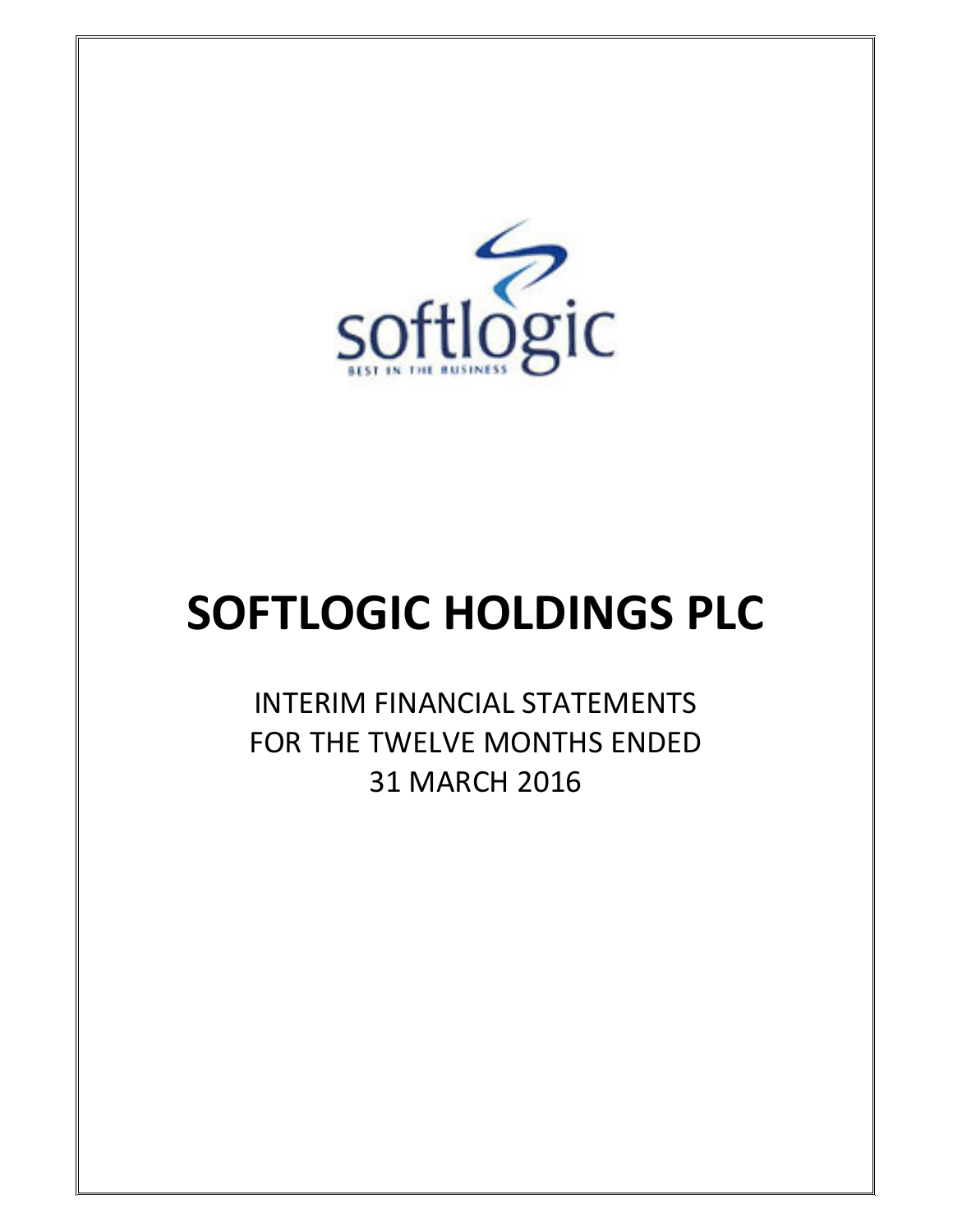#### **CONSOLIDATED INCOME STATEMENT**

| In Rs.                                                                       | <b>Unaudited</b><br>12 months to<br>31-03-2016 | <b>Audited</b><br>12 months to<br>31-03-2015  | <b>Change</b><br>as a<br>% | <b>Unaudited</b><br>3 months to<br>31-03-2016 | <b>Unaudited</b><br>3 months to<br>31-03-2015 | Change<br>as a<br>%           |
|------------------------------------------------------------------------------|------------------------------------------------|-----------------------------------------------|----------------------------|-----------------------------------------------|-----------------------------------------------|-------------------------------|
| Revenue                                                                      | 56,077,694,540                                 | 39,563,884,110                                | 41.74                      | 13,928,083,914                                | 11,777,725,913                                | 18.26                         |
| Cost of sales                                                                | (37, 430, 538, 003)                            | (25, 447, 258, 306)                           | 47.09                      | (8,887,784,889)                               | (7,681,192,792)                               | 15.71                         |
| <b>Gross profit</b>                                                          | 18,647,156,537                                 | 14,116,625,804                                | 32.09                      | 5,040,299,025                                 | 4,096,533,121                                 | 23.04                         |
| Other operating income                                                       | 1,179,982,956                                  | 1,162,561,036                                 | 1.50                       | 391,662,990                                   | 259,677,731                                   | 50.83                         |
| Distribution expenses                                                        | (2,815,029,845)                                | (2,016,859,252)                               | 39.57                      | (691, 422, 701)                               | (376, 746, 342)                               | 83.52                         |
| Administrative expenses                                                      | (10,589,021,186)                               | (9,010,634,418)                               | 17.52                      | (3,094,263,234)                               | (2,985,532,344)                               | 3.64                          |
| <b>Results from operating activities</b>                                     | 6,423,088,462                                  | 4,251,693,170                                 | 51.07                      | 1,646,276,080                                 | 993,932,166                                   | 65.63                         |
| Finance income                                                               | 1,040,683,222                                  | 1,122,173,265                                 | (7.26)                     | 180,082,402                                   | 142,683,887                                   | 26.21                         |
| Finance expenses                                                             | (3,250,588,476)                                | (2,692,809,554)                               | 20.71                      | (879,070,383)                                 | (629,046,858)                                 | 39.75                         |
| Net finance cost                                                             | (2,209,905,254)                                | (1,570,636,289)                               | 40.70                      | (698, 987, 981)                               | (486, 362, 971)                               | (43.72)                       |
| Change in fair value of investment property                                  | 13,052,000                                     | 526,702,000                                   | (97.52)                    | 13,052,000                                    | 526,702,000                                   | (97.52)                       |
| Change in insurance contract liabilities                                     | (1,028,927,838)                                | (944, 348, 980)                               | 8.96                       | (181, 056, 535)                               | (194, 205, 120)                               | 6.77                          |
| Share of profit of equity accounted investees                                | 18,619,910                                     | 5,290,016                                     | 251.98                     | 4,685,857                                     | (2, 190, 430)                                 | 313.92                        |
| Profit before tax                                                            | 3,215,927,280                                  | 2,268,699,917                                 | 41.75                      | 783,969,421                                   | 837,875,645                                   | (6.43)                        |
| Tax expense                                                                  | (969, 309, 940)                                | (449, 618, 026)                               | 115.59                     | (268, 613, 912)                               | (121,948,764)                                 | 120.27                        |
| Profit for the year                                                          | 2,246,617,340                                  | 1,819,081,891                                 | 23.50                      | 515,355,509                                   | 715,926,881                                   | (28.02)                       |
| Attributable to:<br>Equity holders of the parent<br>Non controlling interest | 675,794,417<br>1,570,822,923<br>2,246,617,340  | 555,779,746<br>1,263,302,145<br>1,819,081,891 | 21.59<br>24.34<br>23.50    | 135,034,124<br>380, 321, 385<br>515,355,509   | 233,268,447<br>482,658,434<br>715,926,881     | (42.11)<br>(21.20)<br>(28.02) |
|                                                                              |                                                |                                               |                            |                                               |                                               |                               |
| Earnings per share - Basic (Rs.)                                             | 0.87                                           | 0.72                                          | 21.64                      | 0.17                                          | 0.30                                          | (42.09)                       |
| Dividend per share                                                           | 0.25                                           |                                               | -                          | ٠                                             | $\overline{\phantom{a}}$                      |                               |

Note : Figures in brackets indicate deductions.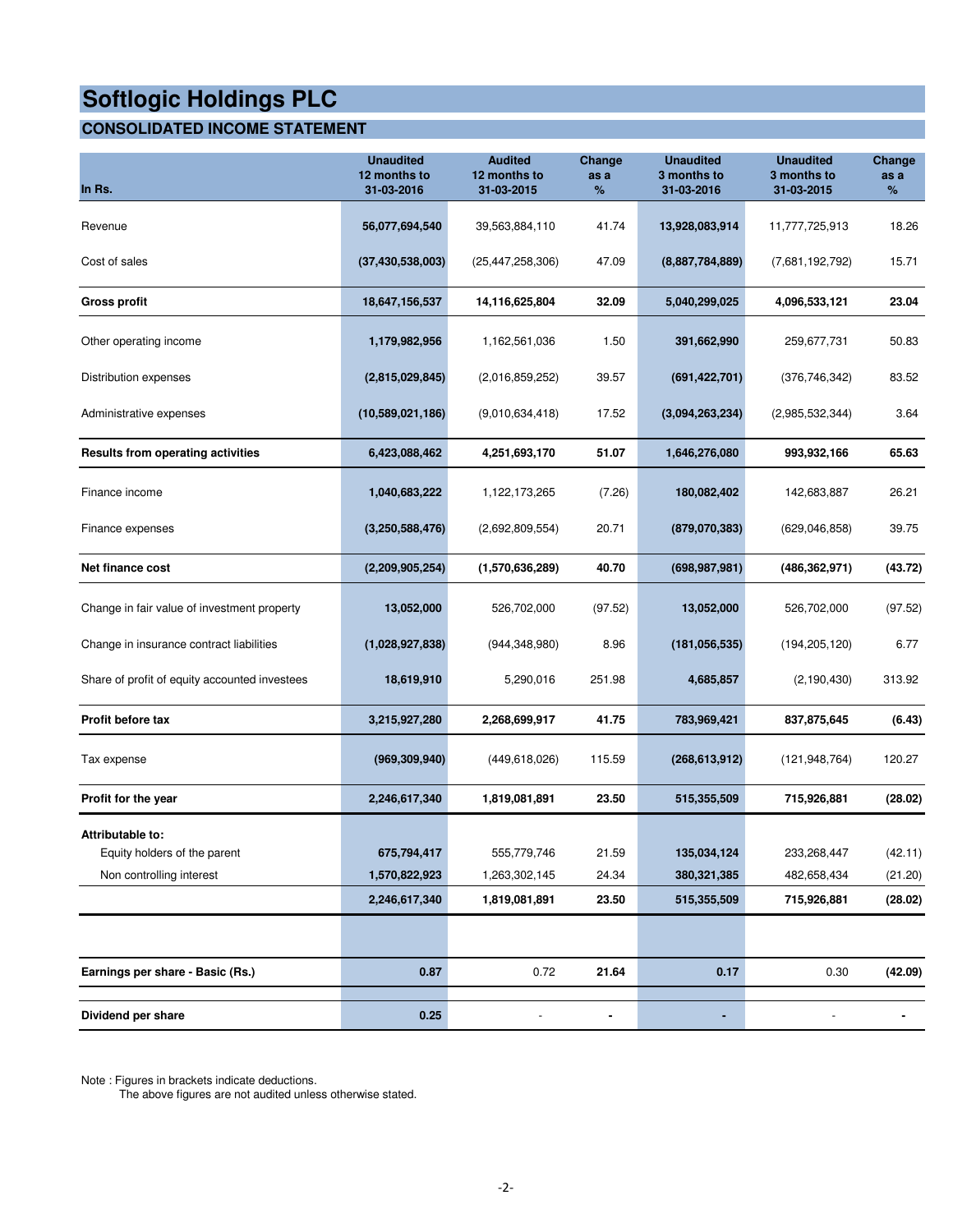#### **CONSOLIDATED STATEMENT OF COMPREHENSIVE INCOME**

| In Rs.                                                                                                            | <b>Unaudited</b><br>12 months to<br>31-03-2016 | <b>Audited</b><br>12 months to<br>31-03-2015 | Change<br>as a<br>% | <b>Unaudited</b><br>3 months to<br>31-03-2016 | <b>Unaudited</b><br>3 months to<br>31-03-2015 | Change<br>as a<br>% |
|-------------------------------------------------------------------------------------------------------------------|------------------------------------------------|----------------------------------------------|---------------------|-----------------------------------------------|-----------------------------------------------|---------------------|
| Profit for the year                                                                                               | 2,246,617,340                                  | 1,819,081,891                                | 23.50               | 515,355,509                                   | 715,926,881                                   | (28.02)             |
| Other comprehensive income                                                                                        |                                                |                                              |                     |                                               |                                               |                     |
| comprehensive<br>Other<br>income<br>be<br>to<br>reclassified to<br>income<br>in<br>statement<br>sbsequent periods |                                                |                                              |                     |                                               |                                               |                     |
| Currency translation of foreign operations                                                                        | (36,720,573)                                   | 48,583,081                                   | (175.58)            | (4,518,026)                                   | 16,526,983                                    | (127.34)            |
| Net (loss) / gain on available-for-sale financial<br>assets                                                       | (2,005,991,049)                                | 16,245,855                                   | (12, 447.71)        | (873, 663, 048)                               | (395, 402, 467)                               | 120.96              |
|                                                                                                                   | (2,042,711,622)                                | 64,828,936                                   | (3,250.93)          | (878, 181, 074)                               | (378, 875, 484)                               | 131.79              |
| Other comprehensive income not to be<br>reclassified to income statement<br>in.<br>subsequent periods             |                                                |                                              |                     |                                               |                                               |                     |
| Revaluation of land and buildings                                                                                 | 2,693,309,566                                  | 369,616,947                                  | 628.68              | 2,693,309,566                                 | 369,616,947                                   | 628.68              |
| Net change in fair value on derivative financial<br>instruments                                                   | (106, 930, 240)                                | 30,540,342                                   | (450.13)            | (106, 930, 240)                               |                                               |                     |
| Actuarial gains/ (loss) on retirement benefits                                                                    | 66,638,543                                     | (84, 380, 473)                               | 178.97              | 71,722,172                                    | (54, 399, 292)                                | 231.84              |
| Share of other comprehensive income of equity<br>accounted investments                                            | (365, 031)                                     | 134,233                                      | (371.94)            | (365,031)                                     | 134,233                                       | (371.94)            |
|                                                                                                                   | 2,652,652,838                                  | 315,911,049                                  | 739.68              | 2,657,736,467                                 | 315,351,888                                   | 742.78              |
| Tax on other comprehensive income                                                                                 | (36,720,573)                                   | (39, 411, 524)                               | (6.83)              | (36, 720, 573)                                | (39, 411, 524)                                | 6.83                |
| Other comprehensive income for the year, net of<br>tax                                                            | 573,220,643                                    | 341,328,461                                  | 67.94               | 1,742,834,820                                 | (102, 935, 120)                               | 1,793.14            |
| Total comprehensive income for the year, net of<br>tax                                                            | 2,819,837,983                                  | 2,160,410,352                                | 30.52               | 2,258,190,329                                 | 612,991,761                                   | 268.39              |
|                                                                                                                   |                                                |                                              |                     |                                               |                                               |                     |
| Attributable to:                                                                                                  |                                                |                                              |                     |                                               |                                               |                     |
| Equity holders of the parent                                                                                      | 1,650,924,460                                  | 760,741,038                                  | 117.02              | 1,664,448,579                                 | 214,333,094                                   | 676.57              |
| Non-controlling interest                                                                                          | 1,168,913,523                                  | 1,399,669,314                                | (16.49)             | 593,741,750                                   | 398,658,667                                   | 48.93               |
|                                                                                                                   | 2,819,837,983                                  | 2,160,410,352                                | 30.52               | 2,258,190,329                                 | 612,991,761                                   | 268.39              |

Note : Figures in brackets indicate deductions.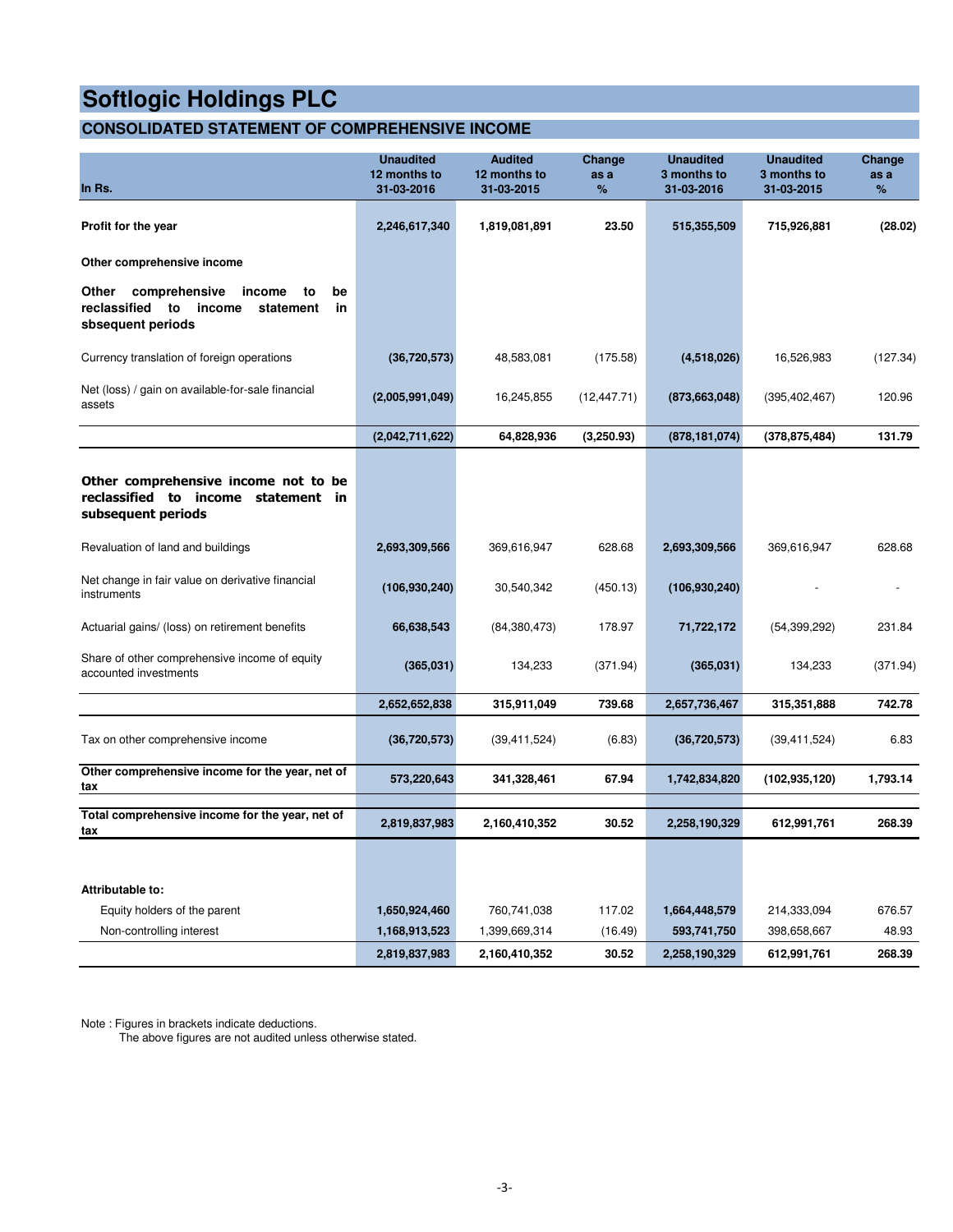#### **CONSOLIDATED STATEMENT OF FINANCIAL POSITION**

|                                                     | <b>Unaudited</b> | <b>Audited</b>    |
|-----------------------------------------------------|------------------|-------------------|
|                                                     | as at            | as at             |
| In Rs.                                              | 31-03-2016       | 31-03-2015        |
| <b>ASSETS</b>                                       |                  |                   |
| <b>Non-current assets</b>                           |                  |                   |
| Property, plant and equipment                       | 30,801,630,879   | 24,909,536,887    |
| Lease rentals paid in advance                       | 853,758,966      | 854,795,905       |
| Investment property                                 | 682,400,000      | 94,848,000        |
| Intangible assets                                   | 8,700,935,194    | 8,857,003,875     |
| Investments in associates                           | 30,086,712       | 26,216,105        |
| Other non-current financial assets                  | 12,262,893,535   | 9,087,649,679     |
| Rental receivable on lease assets and hire purchase | 487,804,264      | 3,669,327,302     |
| Other non current assets                            | 337,935,981      | 292,792,966       |
| Deferred tax assets                                 | 240,193,891      | 318,527,576       |
|                                                     | 54,397,639,422   | 48,110,698,295    |
| <b>Current assets</b>                               |                  |                   |
| Inventories                                         | 8,504,169,022    | 7,669,562,845     |
| Trade and other receivables                         | 9,099,643,303    | 6,622,803,106     |
| Loans and advances                                  | 10,442,982,998   | 5,524,162,085     |
| Rental receivable on lease assets and hire purchase | 1,097,811,795    | 2,881,969,879     |
| Amounts due from related parties                    | 976,859          | 572,053           |
| Other current assets                                | 3,749,419,616    | 3,760,097,208     |
| Short term investments                              | 4,479,619,443    | 8,392,441,152     |
| Cash in hand and at bank                            | 3,122,739,522    | 1,926,725,822     |
|                                                     | 40,497,362,558   | 36,778,334,150    |
| Investment property held for sale                   |                  | 2,698,000,000     |
|                                                     | 40,497,362,558   | 39,476,334,150    |
| <b>Total assets</b>                                 | 94,895,001,980   | 87,587,032,445    |
|                                                     |                  |                   |
| <b>EQUITY AND LIABILITIES</b>                       |                  |                   |
| Equity attributable to equity holders of the parent |                  |                   |
| Stated capital                                      | 5,089,000,000    | 5,089,000,000     |
| Revenue reserves                                    | 1,461,430,397    | 1,167,195,634     |
| Other components of equity                          | 2,402,382,559    | 1,368,340,826     |
|                                                     | 8,952,812,956    | 7,624,536,460     |
| Non controlling interests                           | 8,409,956,415    | 8, 157, 436, 153  |
| <b>Total equity</b>                                 | 17,362,769,371   | 15,781,972,613    |
|                                                     |                  |                   |
| <b>Non-current liabilities</b>                      |                  |                   |
| Insurance contract liabilities                      | 6,158,200,177    | 5,129,272,339     |
| Interest bearing borrowings                         | 21,163,978,232   | 22,844,291,422    |
| Public deposits                                     | 1,521,942,995    | 2,214,295,787     |
| Deferred tax liabilities                            | 325,198,905      | 314,257,283       |
| Employee benefit liabilities                        | 686,939,485      | 655,925,545       |
| Other deferred liabilities                          | 2,068,813        | 3,044,433         |
| Other non current financial liabilities             | 28,732,581       | 31,710,620        |
|                                                     | 29,887,061,188   | 31, 192, 797, 429 |
| <b>Current liabilities</b>                          |                  |                   |
| Trade and other payables                            | 8,212,087,197    | 7,041,840,113     |
| Amounts due to related parties                      | 17,339,959       | 15,970,784        |
| Income tax liabilities                              | 585,305,739      | 322,656,391       |
| Short term borrowings                               | 14,648,422,145   | 14,787,184,778    |
| Current portion of interest bearing borrowings      | 7,381,101,907    | 4,616,956,512     |
| Other current financial liabilities                 | 9,356,707        |                   |
| Other current liabilities                           | 1,208,221,723    | 2,330,891,786     |
| Public deposits                                     | 12,167,907,949   | 9,838,760,403     |
| <b>Bank overdrafts</b>                              | 3,415,428,095    | 1,658,001,636     |
|                                                     | 47,645,171,421   | 40,612,262,403    |
| <b>Total equity and liabilities</b>                 | 94,895,001,980   | 87,587,032,445    |

Note : Figures in brackets indicate deductions.

The above figures are not audited unless otherwise stated.

I certify that the financial statements comply with the requirements of the Companies Act No. 7 of 2007.

#### **-sgd-**

Group Chief Financial Officer

The Board of directors is responsible for the preparation and presentation of these financial statements.

| -sgd-    | -sgd-    |
|----------|----------|
| Director | Director |
|          |          |

31 May 2016 Colombo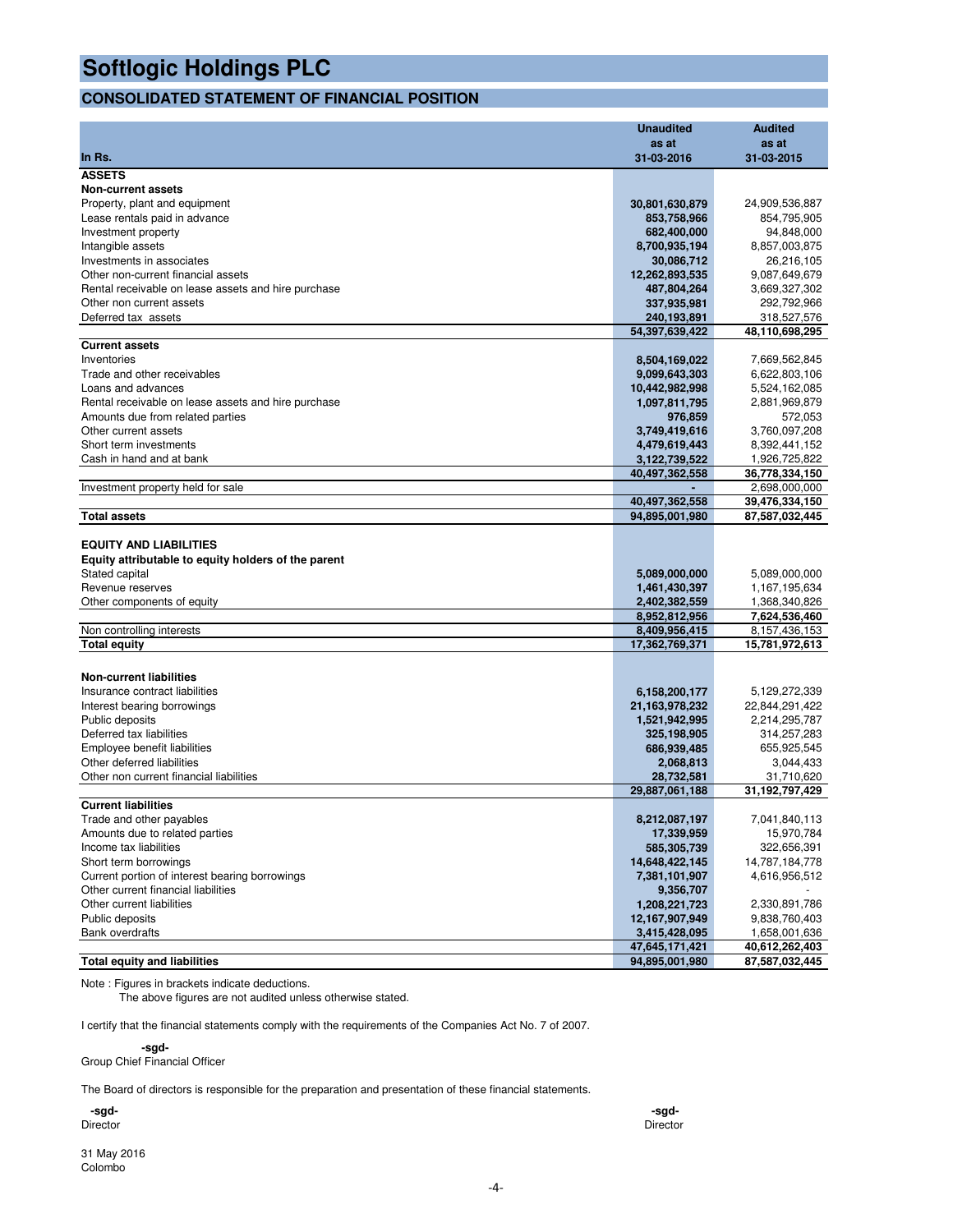#### **CONSOLIDATED STATEMENT OF CHANGES IN EQUITY**

| <b>GROUP</b>                                     |                          |                          |                              |                                           |                               |                                  |                          |                    |                 |                             |                        |
|--------------------------------------------------|--------------------------|--------------------------|------------------------------|-------------------------------------------|-------------------------------|----------------------------------|--------------------------|--------------------|-----------------|-----------------------------|------------------------|
|                                                  |                          |                          |                              | Attributable to equity holders of parent  |                               |                                  |                          |                    |                 |                             |                        |
| In Rs.                                           | <b>Stated</b><br>capital | <b>Shares</b>            | Treasury Revaluation reserve | <b>Exchange</b><br>translation<br>reserve | Available-for-sale<br>reserve | <b>Statutory</b><br>reserve fund | Other<br>reserves        | Revenue<br>reserve | <b>Total</b>    | Non controlling<br>interest | <b>Total</b><br>equity |
| As at 01 April 2015                              | 5,089,000,000            | (55, 921, 185)           | 1,636,375,397                | (26, 775, 781)                            | 200,328,059                   | 116,532,044                      | (502, 197, 708)          | 1,167,195,634      | 7,624,536,460   | 8,157,436,153               | 15,781,972,613         |
| Profit for the year                              |                          | $\overline{\phantom{a}}$ |                              | ٠                                         | $\sim$                        |                                  | ٠                        | 675,794,417        | 675,794,417     | 1,570,822,923               | 2,246,617,340          |
| Other comprehensive income                       | $\sim$                   | $\overline{a}$           | 2,012,024,634                | (11, 538, 604)                            | (905, 138, 488)               |                                  | $\overline{\phantom{a}}$ | (95,035,531)       | 1,000,312,011   | (401,909,400)               | 598,402,611            |
| <b>Total Comprehensive income</b>                |                          | $\overline{a}$           | 2,012,024,634                | (11,538,604)                              | (905, 138, 488)               |                                  | $\sim$                   | 580,758,886        | 1,676,106,428   | 1,168,913,523               | 2,845,019,951          |
| Direct cost on issue of shares/ share repurchase |                          |                          |                              | $\sim$                                    | - 14                          |                                  | ٠                        | (20, 113, 895)     | (20, 113, 895)  | (12,653,369)                | (32,767,264)           |
| Transfer to reserve fund                         | $\sim$                   | $\sim$                   |                              | $\sim$                                    |                               | 72,808,153                       | $\sim$                   | (72,808,153)       | $\blacksquare$  |                             |                        |
| Acquisitions, disposals and changes in holding   |                          |                          |                              | ٠                                         | ٠                             | <b>Section</b>                   | (134, 113, 962)          | $\sim$             | (134, 113, 962) | 258,647,721                 | 124,533,759            |
| Dividend paid                                    | $\sim$                   | $\sim$                   |                              | $\sim$                                    | $\sim$                        |                                  | ٠                        | (193, 602, 075)    | (193, 602, 075) | $\sim$                      | (193, 602, 075)        |
| Subsidiary dividend to non controlling interest  |                          | ٠                        |                              | ٠                                         |                               |                                  |                          |                    | $\blacksquare$  | (1, 162, 387, 613)          | (1, 162, 387, 613)     |
| As at 31 March 2016                              | 5,089,000,000            | (55, 921, 185)           | 3,648,400,031                | (38, 314, 385)                            | (704, 810, 429)               | 189,340,197                      | (636, 311, 670)          | 1,461,430,397      | 8,952,812,956   | 8,409,956,415               | 17,362,769,371         |
| As at 01 April 2014                              | 5,089,000,000            | (55, 921, 185)           | 1,461,774,873                | (75, 358, 862)                            | 176,573,503                   | 149,167,942                      | (572, 303, 697)          | 628,907,045        | 6,801,839,619   | 6,548,905,153               | 13,350,744,772         |
|                                                  |                          |                          |                              |                                           |                               |                                  |                          |                    |                 |                             |                        |

| Profit for the year                                                         |               |                          |               |                |             |                |                 | 555.779.746    | 555,779,746    | 1,263,302,145   | 1,819,081,891   |
|-----------------------------------------------------------------------------|---------------|--------------------------|---------------|----------------|-------------|----------------|-----------------|----------------|----------------|-----------------|-----------------|
| Other comprehensive income                                                  |               |                          | 171,272,900   | 48,583,081     | 23,754,556  |                |                 | (38, 649, 245) | 204,961,292    | 136,367,169     | 341,328,461     |
| <b>Total Comprehensive income</b>                                           |               | $\overline{\phantom{a}}$ | 171,272,900   | 48,583,081     | 23,754,556  |                |                 | 517,130,501    | 760,741,038    | 1,399,669,314   | 2,160,410,352   |
| Direct cost on share issue                                                  |               |                          |               |                |             |                |                 | (11, 477, 810) | (11, 477, 810) | (2,847,938)     | (14, 325, 748)  |
| Transfer to reserve fund<br>Deferred tax reversal on depreciation impact of |               |                          |               |                |             | (32, 635, 898) |                 | 32,635,898     |                |                 |                 |
| revaluation                                                                 |               |                          | 3,327,624     |                |             |                |                 |                | 3.327.624      |                 | 3,327,624       |
| Acquisitions, disposals and changes in holding                              |               |                          |               |                |             |                | 70,105,989      |                | 70.105.989     | 726.589.317     | 796,695,306     |
| Subsidiary dividend to non controlling interest                             |               |                          |               |                |             |                |                 |                |                | (514, 879, 693) | (514, 879, 693) |
| As at 31 March 2015                                                         | 5,089,000,000 | (55, 921, 185)           | 1,636,375,397 | (26, 775, 781) | 200,328,059 | 116,532,044    | (502, 197, 708) | 1,167,195,634  | 7,624,536,460  | 8,157,436,153   | 15,781,972,613  |

Note : Figures in brackets indicate deductions. The above figures are not audited unless otherwise stated.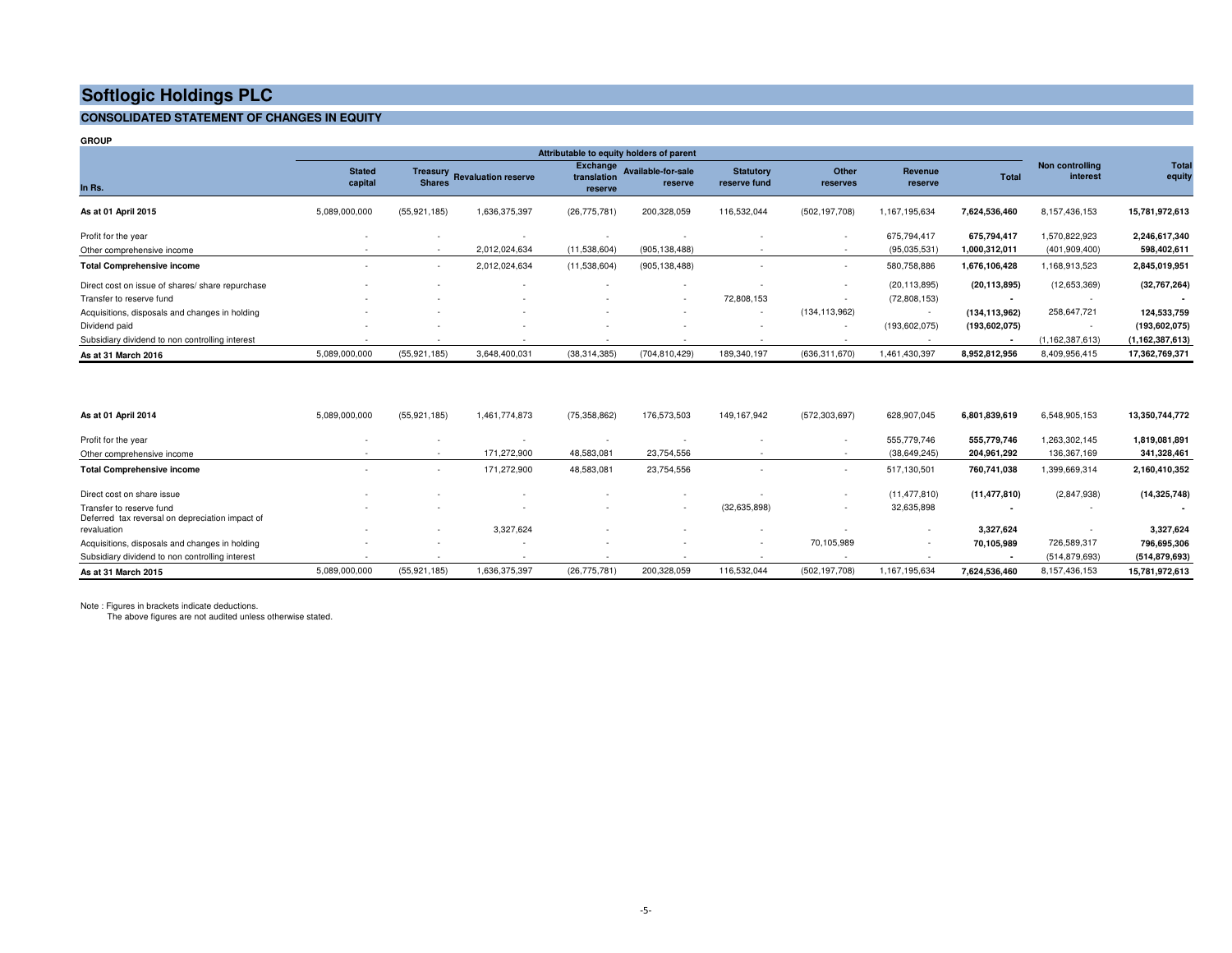### **CONSOLIDATED CASH FLOW STATEMENT**

| In Rs.                                                                                                                                   | <b>Unaudited</b><br>12 months to<br>31-03-2016 | <b>Audited</b><br>12 months to<br>31-03-2015 |
|------------------------------------------------------------------------------------------------------------------------------------------|------------------------------------------------|----------------------------------------------|
| <b>CASH FLOWS FROM OPERATING ACTIVITIES</b><br>Profit before tax                                                                         | 3,215,927,280                                  | 2,268,699,917                                |
|                                                                                                                                          |                                                |                                              |
| <b>Adjustments for:</b><br>Finance income                                                                                                | (1,040,683,222)                                | (1, 122, 173, 265)                           |
| Finance cost                                                                                                                             | 3,250,588,476                                  | 2,692,809,554                                |
| Change in fair value of investment property                                                                                              | (13,052,000)                                   | (526, 702, 000)                              |
| Share of results of associates                                                                                                           | (18,619,910)                                   | (5,290,016)                                  |
| Gratuity provision and related costs<br>Provisions for/write off of impaired receivables                                                 | 200,337,874<br>191,909,768                     | 140, 196, 129<br>96,689,666                  |
| Provision for impairment of inventories                                                                                                  | 100,448,249                                    | 190,001,431                                  |
| Depreciation of property, plant and equipment                                                                                            | 1,537,956,820                                  | 1,189,997,919                                |
| (Profit)/ loss on sale of property, plant and equipment                                                                                  | 8,299,888                                      | (24, 486, 006)                               |
| Profit on sale of investment property                                                                                                    | (2,000,000)                                    |                                              |
| Profit on sale of investments<br>Unrealised (gain)/ loss on foreign exchange                                                             | (337,613,301)<br>(21,626,519)                  | (644, 439, 532)<br>(65,919,502)              |
| Amortisation/ impairment of intangible assets                                                                                            | 279,841,124                                    | 248,049,626                                  |
| Amortisation of prepaid lease rentals                                                                                                    | 1,036,939                                      | 1,036,939                                    |
| Increase / (decrease) in deferred income                                                                                                 | 22,948,322                                     | 64,246,524                                   |
| Provision for put option liability                                                                                                       | 3,096,355                                      |                                              |
| Impairment & derecognition of property, plant & equipment and Intangible assets<br>Profit before working capital changes                 | 21,357,917<br>7,400,154,060                    | 29,141,735<br>4,531,859,119                  |
|                                                                                                                                          |                                                |                                              |
| (Increase) / decrease in inventories                                                                                                     | (935,054,426)                                  | (1,317,762,392)                              |
| (Increase) / decrease in trade and other receivables                                                                                     | (2,668,749,965)                                | (1,974,792,070)                              |
| (Increase) / decrease in loans and advances<br>(Increase) / decrease in investments in lease and hire purchase                           | (6,429,515,021)<br>4,965,681,123               | (5,344,525,114)<br>1,828,266,427             |
| (Increase) / decrease in other current assets                                                                                            | 10,677,592                                     | (1,083,438,824)                              |
| (Increase) / decrease in amounts due from related parties                                                                                | (404, 806)                                     | 206,407                                      |
| Increase / (decrease) in trade and other payables                                                                                        | 1,170,247,084                                  | 1,033,858,656                                |
| Increase / (decrease) in amounts due to related parties                                                                                  | 1,369,175                                      | (3,537,818)                                  |
| Increase / (decrease) in other current liabilities<br>Increase / (decrease) in public deposits                                           | 53,405,996<br>1,636,794,753                    | 1,394,780,108<br>2,749,310,843               |
| Increase / (decrease) in insurance provision                                                                                             | 1,028,927,838                                  | 944,348,982                                  |
| Cash generated from/ (used in) operations                                                                                                | 6,233,533,403                                  | 2,758,574,324                                |
|                                                                                                                                          |                                                |                                              |
| Finance income received                                                                                                                  | 1,019,484,796                                  | 653,876,070                                  |
| Finance expenses paid<br>Dividend received                                                                                               | (3,223,597,171)<br>8,998,000                   | (2,619,644,709)<br>1,000,000                 |
| Tax paid                                                                                                                                 | (473, 232, 238)                                | (296, 639, 907)                              |
| Gratuity paid                                                                                                                            | (102, 701, 781)                                | (71, 288, 846)                               |
| Net cash flow from/ (used in) operating activities                                                                                       | 3,462,485,009                                  | 425,876,932                                  |
| CASH FLOWS FROM /(USED IN) INVESTING ACTIVITIES                                                                                          |                                                |                                              |
| Purchase and construction of property, plant and equipment                                                                               | (4,977,750,993)                                | (4,023,075,585)                              |
| Addition to prepaid lease rentals                                                                                                        |                                                | (702, 520, 660)                              |
| Addition to intangible assets                                                                                                            | (131, 742, 624)                                | (71, 178, 662)                               |
| (Increase)/ decrease in other non current assets                                                                                         | (45, 143, 015)                                 | (114, 585, 768)                              |
| (Purchase) / disposal of short term investments (net)<br>Dividends received                                                              | (651, 447, 604)<br>135,944,407                 | 3,007,229,282<br>141,855,097                 |
| (Purchase) / disposal of other non current financial assets                                                                              | (1,589,575,718)                                | (858, 863, 791)                              |
| Proceeds from disposal of controlling interest                                                                                           |                                                | 347,856,250                                  |
| Acquisition of business, net of cash acquired                                                                                            |                                                | (5,817,191,859)                              |
| Proceeds from sale of investment property<br>Proceeds from sale of property, plant and equipment                                         | 1,500,000,000                                  | 124, 167, 193                                |
| Net cash flow from/ (used in) investing activities                                                                                       | 122,655,576<br><u>(5,637,059,971)</u>          | (7,966,308,503)                              |
|                                                                                                                                          |                                                |                                              |
| CASH FLOWS FROM / (USED IN) FINANCING ACTIVITIES                                                                                         |                                                |                                              |
| Dividend paid to non controlling interest                                                                                                | (226, 530, 673)                                | (514, 879, 693)                              |
| Dividend paid to equity holders of parent<br>Proceeds from shareholders with non-controlling interest on issue of rights in subsidiaries | (193, 602, 075)                                | 311,113,243                                  |
| Proceeds from shareholders with non-controlling interest on issue of shares in subsidiaries                                              | 845,708,336                                    |                                              |
| Proceeds paid on repurchase of non controlling interest                                                                                  | (368, 726, 833)                                |                                              |
| Proceeds from long term borrowings                                                                                                       | 11,771,282,315                                 | 18,538,930,076                               |
| (Increase) / decrease of controlling interest                                                                                            | (1,669,115,884)                                | (179, 401, 247)                              |
| (Increase) / decrease in other non current financial liabilities<br>Repayment of long term borrowings                                    | 3,282,313<br>(11,083,630,513)                  | 25,450,268<br>(8,799,899,215)                |
| Proceeds from / (repayment of) short term borrowings (net)                                                                               | (138, 762, 633)                                | 2,140,258,979                                |
| Direct cost on issue of shares/ repurchase of shares                                                                                     | (32, 767, 264)                                 | (14, 325, 748)                               |
| Unamortisation of debenture issue expense/ loan processing fee                                                                           |                                                | (17, 878, 920)                               |
| Net cash flow from financing activities                                                                                                  | (1,092,862,911)                                | 11,489,367,743                               |
| NET INCREASE / (DECREASE) IN CASH AND CASH EQUIVALENTS                                                                                   | (3,267,437,873)                                | 3,948,936,172                                |
| CASH AND CASH EQUIVALENTS AT THE BEGINNING                                                                                               | 5,648,046,408                                  | 1,700,038,527                                |
| Effect of exchange rate changes                                                                                                          | (146, 438)                                     | (928, 291)                                   |
| CASH AND CASH EQUIVALENTS AT THE END                                                                                                     | 2,380,462,097                                  | 5,648,046,408                                |
|                                                                                                                                          |                                                |                                              |
| ANALYSIS OF CASH AND CASH EQUIVALENTS<br><b>Favourable balances</b>                                                                      |                                                |                                              |
| Cash in hand and at bank                                                                                                                 | 3,122,739,522                                  | 1,926,725,822                                |
| Short term investments<br>Unfavourable balances                                                                                          | 2,673,150,670                                  | 5,379,322,222                                |
| <b>Bank overdrafts</b>                                                                                                                   | (3, 415, 428, 095)                             | (1,658,001,636)                              |
| Cash and cash equivalents                                                                                                                | 2,380,462,097                                  | 5,648,046,408                                |

Note : Figures in brackets indicate deductions. The above figures are not audited unless otherwise stated.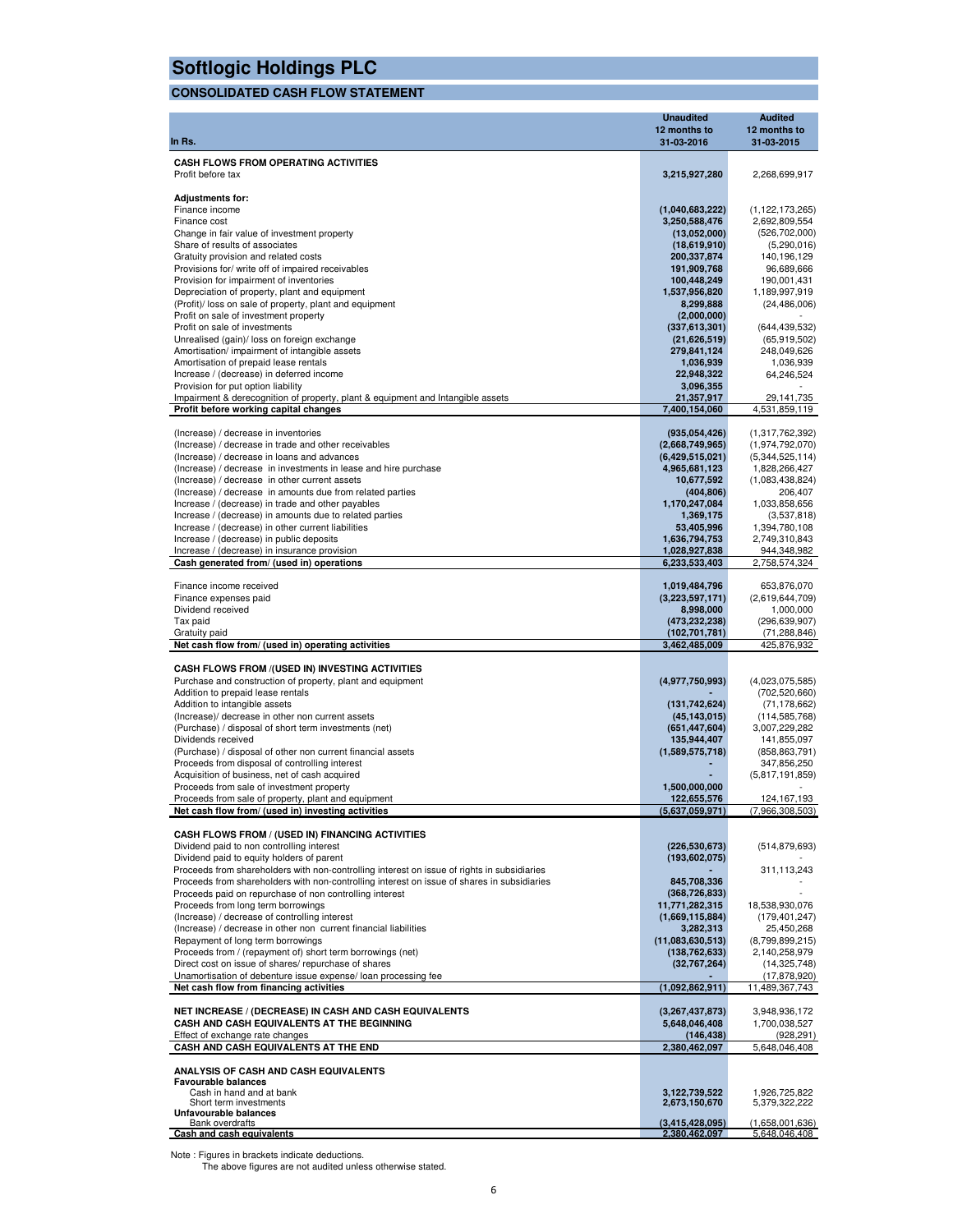#### **COMPANY INCOME STATEMENT**

| In Rs.                                      | <b>Unaudited</b><br>12 months to<br>31-12-2016 | <b>Audited</b><br>12 months to<br>31-03-2015 | Change<br>as a<br>% | <b>Unaudited</b><br>03 months to<br>31-03-2016 | <b>Unaudited</b><br>03 months to<br>31-03-2015 | Change<br>as a<br>% |
|---------------------------------------------|------------------------------------------------|----------------------------------------------|---------------------|------------------------------------------------|------------------------------------------------|---------------------|
| Revenue                                     | 600,385,932                                    | 416,018,805                                  | 44.32               | 156,457,797                                    | 104,335,757                                    | 49.96               |
| Cost of sales                               | (179, 629, 772)                                | (80, 991, 653)                               | 121.79              | (45,710,950)                                   | (19, 745, 393)                                 | 131.50              |
| <b>Gross profit</b>                         | 420,756,160                                    | 335,027,152                                  | 25.59               | 110,746,847                                    | 84,590,364                                     | 30.92               |
| Dividend income                             | 1,169,827,933                                  | 961,271,765                                  | 21.70               | 23,550,599                                     | 846,274,110                                    | (97.22)             |
| Other operating income                      | 719,453,832                                    | 108,111,472                                  | 565.47              | 701,048,282                                    | 8,157,359                                      | 8,494.06            |
| Administrative expenses                     | (374, 586, 997)                                | (347, 890, 153)                              | 7.67                | (129, 669, 463)                                | (148, 335, 021)                                | (12.58)             |
| Results from operating activities           | 1,935,450,928                                  | 1,056,520,236                                | 83.19               | 705,676,265                                    | 790,686,812                                    | (10.75)             |
| Finance income                              | 359,796,925                                    | 201,540,615                                  | 78.52               | 108,985,717                                    | 48,842,910                                     | 123.14              |
| Finance expenses                            | (1,220,414,677)                                | (1,006,903,157)                              | 21.20               | (357, 350, 716)                                | (271, 749, 148)                                | 31.50               |
| Net finance cost                            | (860, 617, 752)                                | (805, 362, 542)                              | 6.86                | (248, 364, 999)                                | (222, 906, 238)                                | 11.42               |
| Change in fair value of investment property | 95,383,063                                     | 40,736,886                                   | 134.14              | 95,383,063                                     | 40,736,886                                     | 134.14              |
| Profit before tax                           | 1,170,216,239                                  | 291,894,580                                  | 300.90              | 552,694,329                                    | 608,517,460                                    | (9.17)              |
| Tax expense                                 | (163, 758, 189)                                | 28,417,501                                   | (676.26)            | (127, 366, 897)                                | 57,014,815                                     | (323.39)            |
| Profit for the year                         | 1,006,458,050                                  | 320,312,081                                  | 214.21              | 425,327,432                                    | 665,532,275                                    | (36.09)             |

Note : Figures in brackets indicate deductions.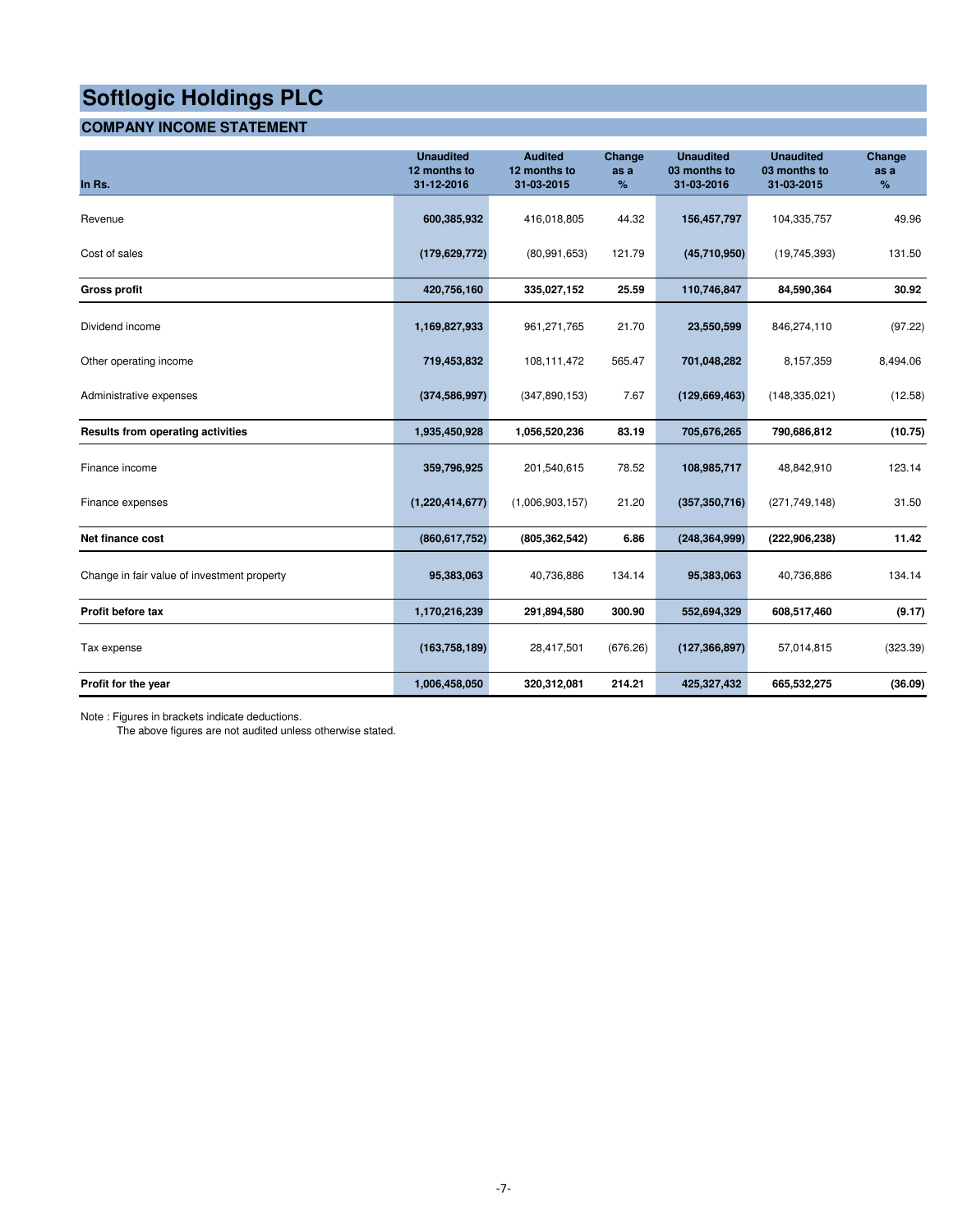#### **COMPANY INCOME STATEMENT**

| In Rs.                                                                                                           | <b>Unaudited</b><br>12 months to<br>31-03-2016 | <b>Audited</b><br>12 months to<br>31-03-2015 | Change<br>as a<br>$\%$ | <b>Unaudited</b><br>3 months to<br>31-03-2016 | <b>Unaudited</b><br>3 months to<br>31-03-2015 | Change<br>as a<br>% |
|------------------------------------------------------------------------------------------------------------------|------------------------------------------------|----------------------------------------------|------------------------|-----------------------------------------------|-----------------------------------------------|---------------------|
| Profit for the year                                                                                              | 1,006,458,050                                  | 320,312,081                                  | 214.21                 | 425,327,432                                   | 665,532,275                                   | (36.09)             |
| Other comprehensive income                                                                                       |                                                |                                              |                        |                                               |                                               |                     |
| Other<br>comprehensive<br>income<br>be<br>not<br>to<br>reclassified to income statement in subsequent<br>periods |                                                |                                              |                        |                                               |                                               |                     |
| Actuarial gains/ (loss) on retirement benefits                                                                   | (7, 236, 739)                                  | (2,634,546)                                  | 174.69                 | (7,236,739)                                   | (2,634,546)                                   | 174.69              |
|                                                                                                                  | (7, 236, 739)                                  | (2,634,546)                                  | 174.69                 | (7, 236, 739)                                 | (2,634,546)                                   | 174.69              |
| Tax on other comprehensive income                                                                                | ٠                                              | 737,672                                      | (100.00)               |                                               | 737,672                                       | (100.00)            |
| Other comprehensive income for the year, net of tax                                                              | (7, 236, 739)                                  | (1,896,874)                                  | 281.51                 | (7, 236, 739)                                 | (1,896,874)                                   | 281.51              |
|                                                                                                                  |                                                |                                              |                        |                                               |                                               |                     |
| Total comprehensive income for the year, net of tax                                                              | 999,221,311                                    | 318,415,207                                  | 213.81                 | 418,090,693                                   | 663,635,401                                   | (37.00)             |

Note : Figures in brackets indicate deductions.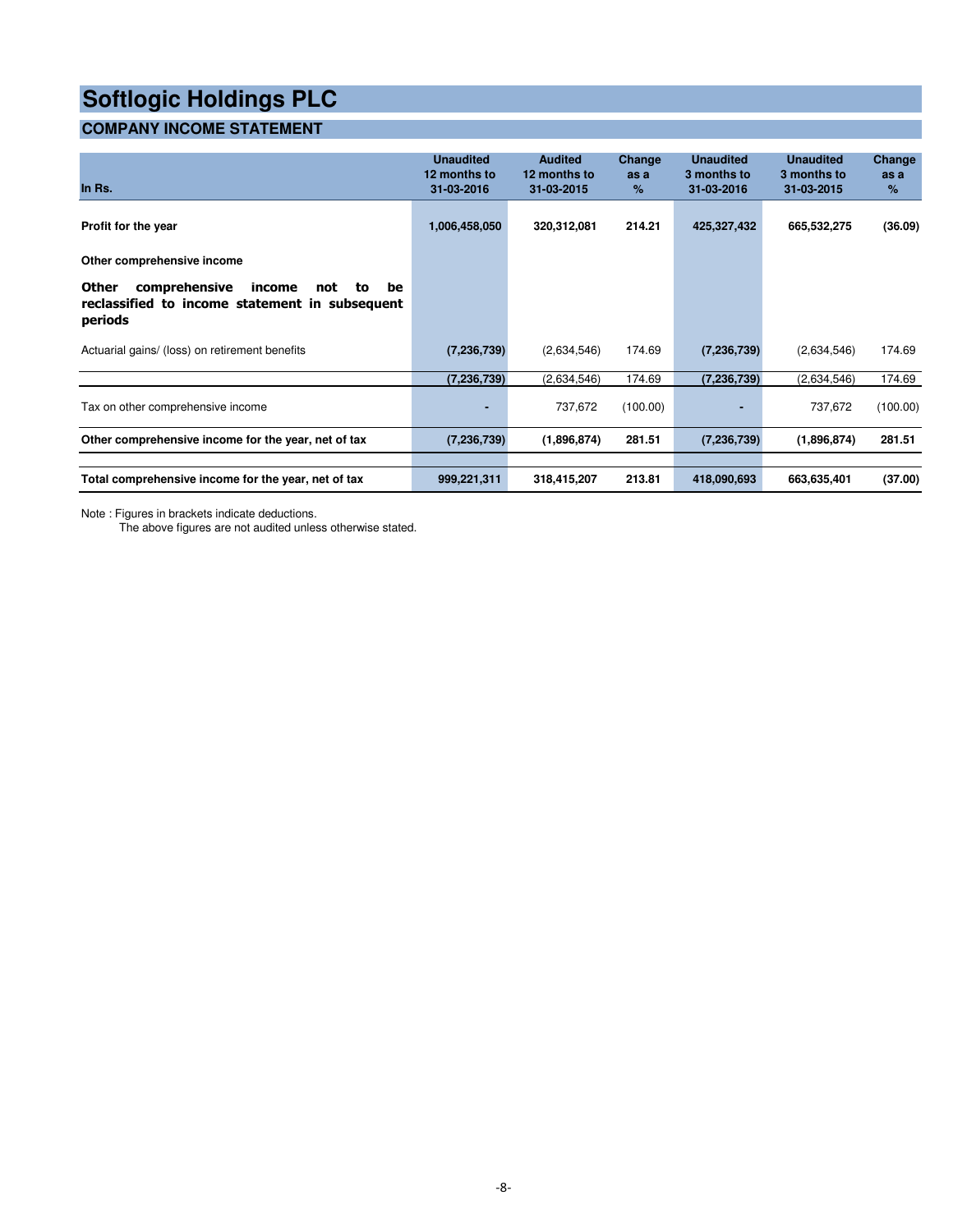#### **COMPANY STATEMENT OF FINANCIAL POSITION**

|                                                           | <b>Unaudited</b>             | <b>Audited</b>              |
|-----------------------------------------------------------|------------------------------|-----------------------------|
|                                                           | as at                        | as at                       |
| In Rs.                                                    | 31-03-2016                   | 31-03-2015                  |
| <b>ASSETS</b>                                             |                              |                             |
| <b>Non-current assets</b>                                 |                              |                             |
| Property, plant and equipment                             | 130,772,377                  | 121,538,318                 |
| Investment property                                       | 546,500,000                  | 442,641,386                 |
| Intangible assets                                         | 2,510,822                    | 1,723,508                   |
| Investments in subsidiaries                               | 12,073,825,177               | 10,592,900,172              |
| Investments in associates                                 | 11,000,000                   | 11,000,000                  |
| Other non current financial assets<br>Deferred tax assets | 468,957,025                  | 1,277,947,548<br>68,817,557 |
|                                                           |                              |                             |
|                                                           | 13,233,565,401               | 12,516,568,489              |
|                                                           |                              |                             |
| <b>Current assets</b>                                     |                              |                             |
| Trade and other receivables                               | 251,924,056                  | 241,724,591                 |
| Amounts due from related parties                          | 5,183,549,885                | 2,290,507,881               |
| Other current assets                                      | 45,288,342                   | 21,724,101                  |
| Short term investments                                    | 2,110,363,247                | 3,670,748,138               |
| Cash in hand and at bank                                  | 105,683,489<br>7,696,809,019 | 42,695,145<br>6,267,399,856 |
|                                                           |                              |                             |
| <b>Total assets</b>                                       | 20,930,374,420               | 18,783,968,345              |
|                                                           |                              |                             |
| <b>EQUITY AND LIABILITIES</b>                             |                              |                             |
| Equity attributable to equity holders of the parent       |                              |                             |
| Stated capital                                            | 5,089,000,000                | 5,089,000,000               |
| Revenue reserves                                          | 1,345,884,535                | 541,413,224                 |
| <b>Total equity</b>                                       | 6,434,884,535                | 5.630.413.224               |
|                                                           |                              |                             |
| <b>Non-current liabilities</b>                            |                              |                             |
| Interest bearing borrowings                               | 4,533,628,352                | 5,767,785,189               |
| Employee benefit liabilities                              | 43,389,551                   | 30,669,730                  |
| Other non current financial liabilities                   | 165,000,000                  | 509,915,332                 |
| Deferred tax liabilities                                  | 22,689,470                   |                             |
|                                                           | 4,764,707,373                | 6,308,370,251               |
|                                                           |                              |                             |
| <b>Current liabilities</b>                                |                              |                             |
| Trade and other payables                                  | 46,554,131                   | 29,531,350                  |
| Amounts due to related parties                            | 270,683,835                  | 148,005,634                 |
| Income tax liabilities                                    | 75,000,000                   |                             |
| Short term borrowings                                     | 6,727,193,704                | 4,191,598,768               |
| Current portion of interest bearing borrowings            | 2,354,816,617                | 2,368,998,067               |
| Other current liabilities                                 | 15,141,231                   | 24,009,337                  |
| <b>Bank overdrafts</b>                                    | 241,392,994                  | 83,041,714                  |
|                                                           | 9,730,782,512                | 6,845,184,870               |
| <b>Total equity and liabilities</b>                       | 20,930,374,420               | 18,783,968,345              |

Note : Figures in brackets indicate deductions.

The above figures are not audited unless otherwise stated.

I certify that the financial statements comply with the requirements of the Companies Act No. 7 of 2007.

 **-sgd-**

Group Chief Financial Officer

The Board of directors is responsible for the preparation and presentation of these financial statements.

| -sgd-    | -sgd-    |
|----------|----------|
| Director | Director |

31 May 2016 Colombo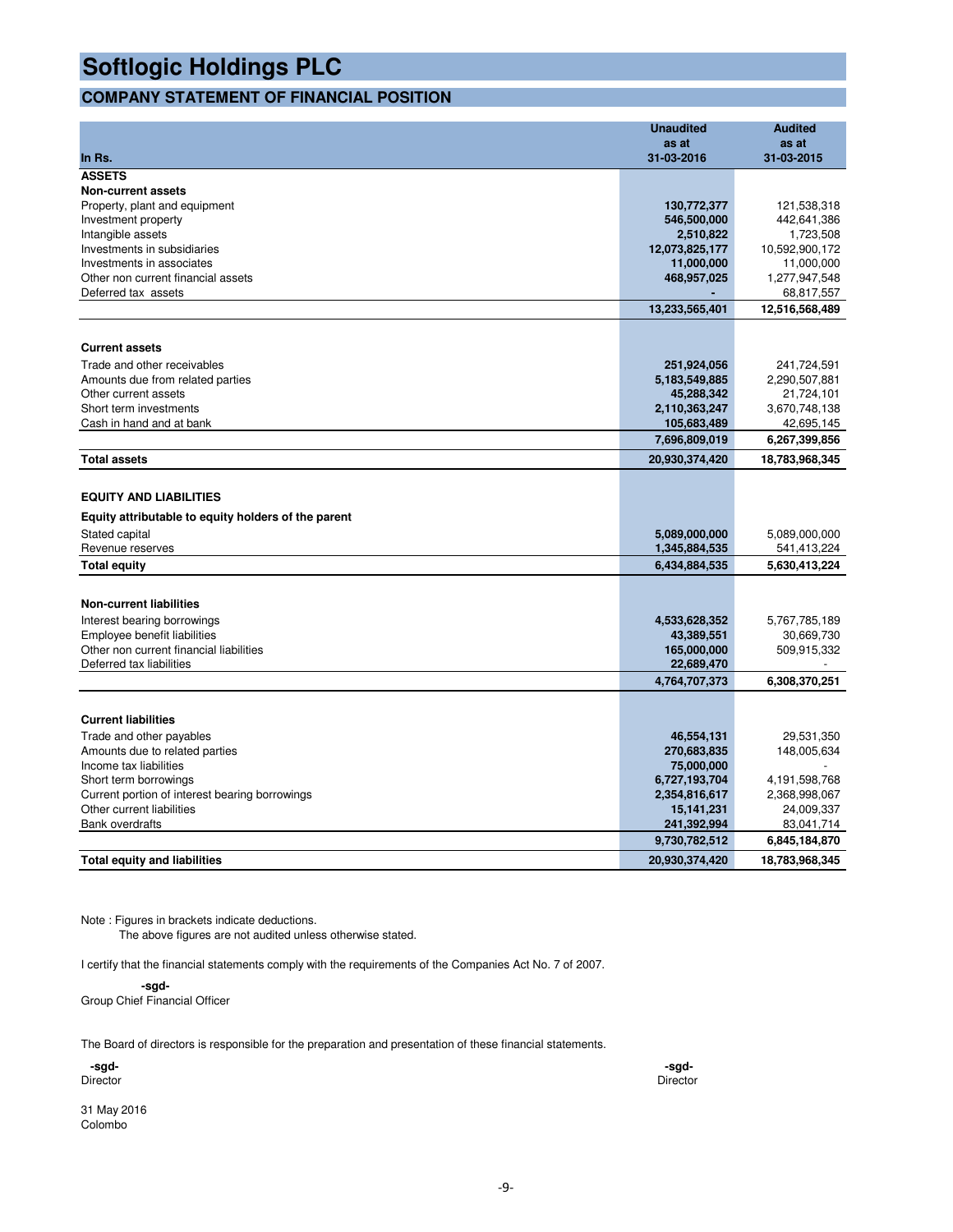### **COMPANY STATEMENT OF CHANGES IN EQUITY**

#### **COMPANY**

| In Rs.                            | <b>Stated</b><br>capital | <b>Revenue</b><br>reserve | <b>Total</b>    |
|-----------------------------------|--------------------------|---------------------------|-----------------|
|                                   |                          |                           |                 |
| As at 01 April 2015               | 5,089,000,000            | 541,413,224               | 5,630,413,224   |
| Profit for the year               |                          | 1,006,458,050             | 1,006,458,050   |
| Other comprehensive loss          |                          | (7, 236, 739)             | (7, 236, 739)   |
| <b>Total comprehensive income</b> |                          | 999,221,311               | 999,221,311     |
| Dividend paid                     |                          | (194, 750, 000)           | (194, 750, 000) |
| As at 31 March 2016               | 5,089,000,000            | 1,345,884,535             | 6,434,884,535   |
|                                   |                          |                           |                 |
| As at 01 April 2014               | 5,089,000,000            | 222,998,017               | 5,311,998,017   |
| Profit for the year               |                          | 320,312,081               | 320,312,081     |
| Other comprehensive loss          |                          | (1,896,874)               | (1,896,874)     |
| Total comprehensive income        |                          | 318,415,207               | 318,415,207     |
| As at 31 March 2015               | 5,089,000,000            | 541,413,224               | 5,630,413,224   |

Note : Figures in brackets indicate deductions.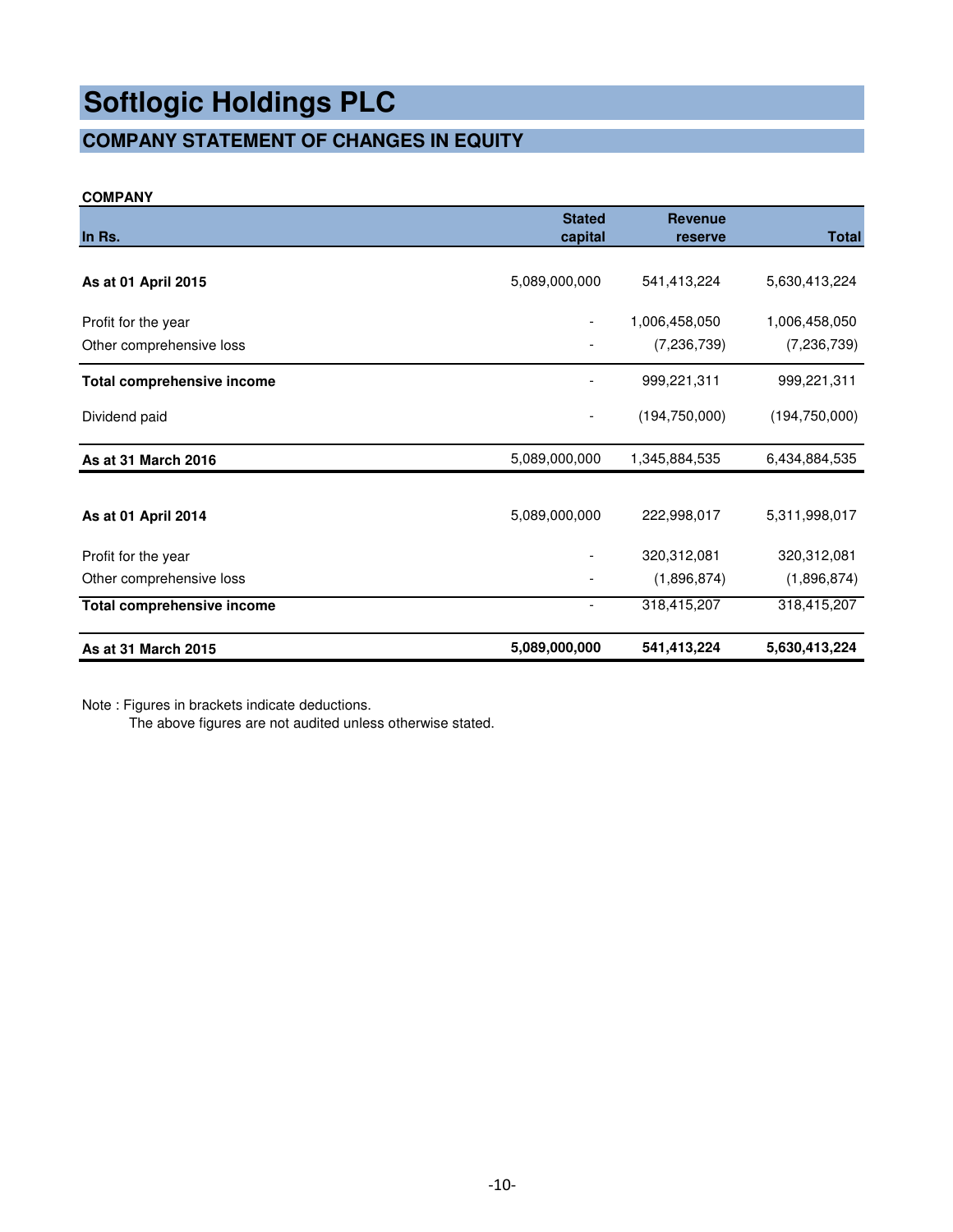### **COMPANY STATEMENT OF CASH FLOW**

|                                                                                                      | <b>Unaudited</b><br>12 months to | <b>Audited</b><br>12 months to |
|------------------------------------------------------------------------------------------------------|----------------------------------|--------------------------------|
| In Rs.                                                                                               | 31-03-2016                       | 31-03-2015                     |
| <b>CASH FLOWS FROM OPERATING ACTIVITIES</b>                                                          |                                  |                                |
| Profit before tax                                                                                    | 1,170,216,239                    | 291,894,580                    |
| <b>Adjustments for:</b>                                                                              |                                  |                                |
| Finance income                                                                                       | (359, 796, 925)                  | (201, 540, 615)                |
| Dividend income                                                                                      | (1, 169, 827, 933)               | (961, 271, 765)                |
| Finance costs                                                                                        | 1,220,414,677                    | 1,006,903,157                  |
| Change in fair value of investment property                                                          | (95, 383, 063)                   | (40, 736, 886)                 |
| Gratuity provision and related costs                                                                 | 6,988,842                        | 6,520,501                      |
| Provision for impairment of receivables                                                              | 80,737,770                       | 61,416,769                     |
| Fair value adjustment for asset held for sale                                                        | 10,844,208                       | 8,250,980                      |
| Depreciation of property, plant and equipment                                                        | 21,199,039                       | 24,239,655                     |
| Loss/ (profit) on sale of property, plant and equipment<br>Profit on sale of investments             | 63,245<br>(700, 929, 730)        | (6,368,059)<br>(80, 981, 615)  |
| Amortisation / impairment of intangible assets                                                       | 7,752,608                        | 2,624,845                      |
| Impairment & derecognition of property, plant & equipment                                            | 142,878                          | 995,249                        |
| Profit before working capital changes                                                                | 192,421,855                      | 111,946,796                    |
|                                                                                                      |                                  |                                |
| (Increase) / decrease in trade and other receivable<br>(Increase) / decrease in other current assets | (10, 199, 464)<br>(23, 564, 241) | (74, 554, 750)<br>1,999,042    |
| (Increase) / decrease in amount due from related parties                                             | (2,843,042,004)                  | (1,662,568,488)                |
| Increase / (decrease) in trade and other payables                                                    | 41,547,118                       | 14,961,522                     |
| Increase / (decrease) in amount due to related parties                                               | 122,678,201                      | (294, 537, 636)                |
| Increase / (decrease) in other current liabilities                                                   | (8,868,106)                      | 5,980,569                      |
| Cash generated from / (used in) operations                                                           | (2,529,026,641)                  | (1,896,772,945)                |
| Finance income received                                                                              | 359,796,925                      | 199,719,324                    |
| Finance expenses paid                                                                                | (1, 215, 009, 583)               | (994, 129, 825)                |
| Dividend received                                                                                    | 169,648,939                      | 961, 271, 765                  |
| Tax paid                                                                                             |                                  | (32, 249, 264)                 |
| Gratuity paid                                                                                        | (1,505,760)                      | (2,767,813)                    |
| Net cash flow from / (used in) operating activities                                                  | (3,216,096,120)                  | (1,764,928,758)                |
| CASH FLOWS FROM /(USED IN) INVESTING ACTIVITIES                                                      |                                  |                                |
| Purchase and construction of property, plant and equipment                                           | (10,902,646)                     | (5,539,092)                    |
| Addition to investment property                                                                      | (8,475,551)                      | (7,904,500)                    |
| Addition to intangible assets                                                                        | (3, 133, 957)                    | (1,861,900)                    |
| Increase in interest in subsidiaries                                                                 | (1,888,945,320)                  | (1,305,012,469)                |
| (Purchase) / disposal of other non current financial assets                                          | 808,990,523                      |                                |
| Proceeds from disposal of controlling interest                                                       | 1,979,727,343                    | 1,787,901,615                  |
| Acquisition of business                                                                              |                                  | (2,789,975,487)                |
| Proceeds from sale of property, plant and equipment                                                  | 18,758,978                       | 17,405,813                     |
| Net cash flow used in investing activities                                                           | 896,019,370                      | (2,304,986,020)                |
| <b>CASH FLOWS FROM / (USED IN) FINANCING ACTIVITIES</b>                                              |                                  |                                |
| Proceeds from long term borrowings                                                                   | 2,524,765,770                    | 5,738,547,536                  |
| Repayment of long term borrowings                                                                    | (3,845,522,243)                  | (1,517,981,903)                |
| Proceeds from / (repayment of) short term borrowings (net)                                           | 2,535,594,936                    | 270,787,996                    |
| Increase/ (decrease) in other non current financial liabilities                                      | (344, 915, 332)                  |                                |
| Dividend paid to equity holders of parent<br>Net cash flow from financing activities                 | (194, 750, 000)<br>675, 173, 131 | 4,491,353,629                  |
|                                                                                                      |                                  |                                |
| <b>NET INCREASE / (DECREASE) IN CASH AND CASH EQUIVALENTS</b>                                        | (1,644,903,619)                  | 421,438,851                    |
| CASH AND CASH EQUIVALENTS AT THE BEGINNING                                                           | 2,159,194,114                    | 1,737,755,263                  |
| CASH AND CASH EQUIVALENTS AT THE END                                                                 | 514,290,495                      | 2,159,194,114                  |
| ANALYSIS OF CASH AND CASH EQUIVALENTS                                                                |                                  |                                |
| <b>Favourable balances</b>                                                                           |                                  |                                |
| Cash in hand and at bank                                                                             | 105,683,489                      | 42,695,145                     |
| Short term investments                                                                               | 650,000,000                      | 2,199,540,683                  |
| Unfavourable balances                                                                                |                                  |                                |
| <b>Bank overdrafts</b><br>Cash and cash equivalents                                                  | (241,392,994)<br>514,290,495     | (83,041,714)<br>2,159,194,114  |
|                                                                                                      |                                  |                                |

Note : Figures in brackets indicate deductions.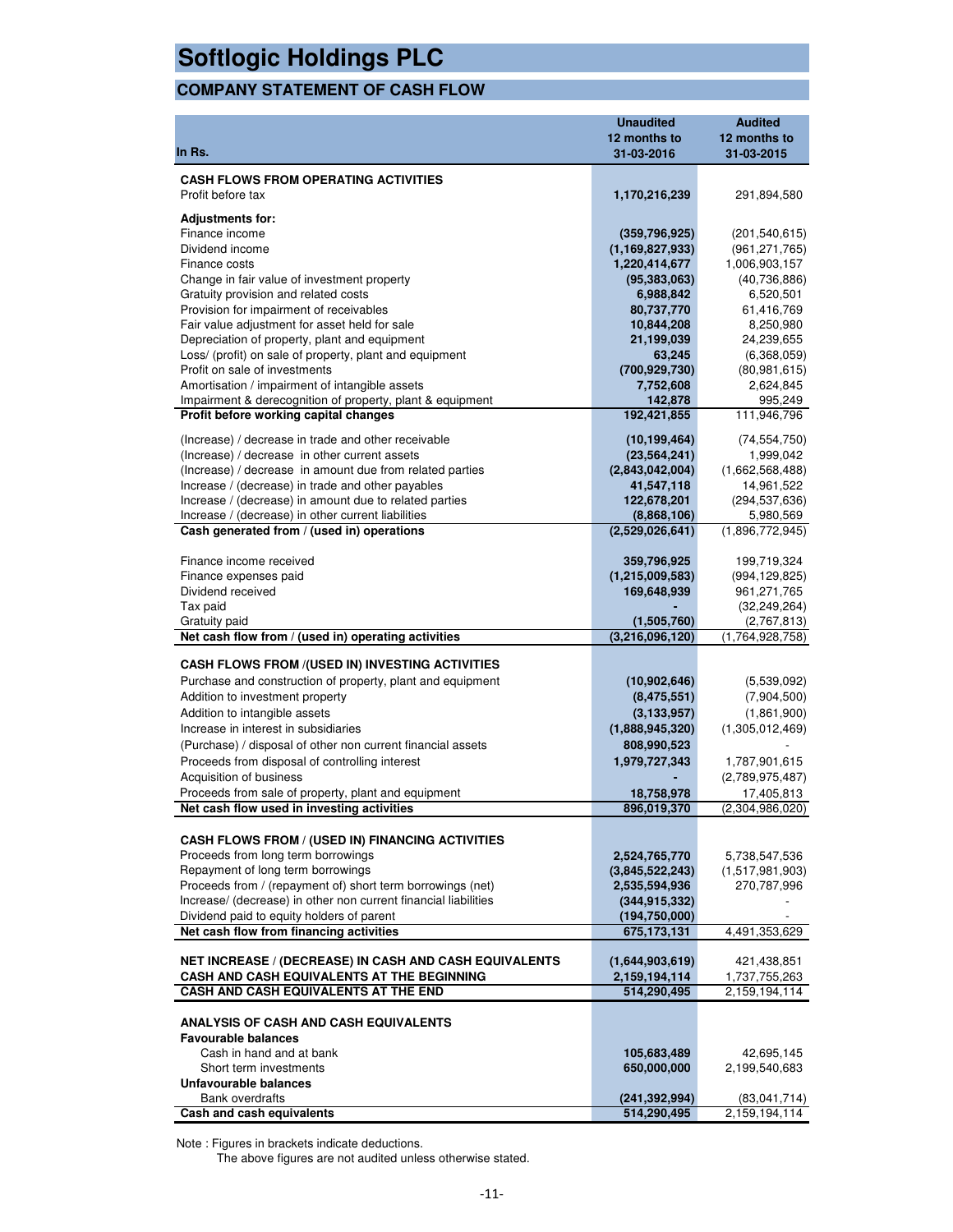#### **NOTES TO THE FINANCIAL STATEMENTS**

**OPERATING SEGMENT INFORMATION**

| <b>REVENUE AND PROFIT</b>                         | <b>Information Technology</b> |                 | Leisure & property |                 | Retail          |                 | <b>Auto Mobiles</b> |                | <b>Financial Services</b> |                 | <b>Healthcare Services</b> |                 | Others                   |                 | Group           |                 |
|---------------------------------------------------|-------------------------------|-----------------|--------------------|-----------------|-----------------|-----------------|---------------------|----------------|---------------------------|-----------------|----------------------------|-----------------|--------------------------|-----------------|-----------------|-----------------|
| For the twelve months ended 31 March              | 2016                          | 2015            | 2016               | 2015            | 2016            | 2015            | 2016                | 2015           | 2016                      | 2015            | 2016                       | 2015            | 2016                     | 2015            | 2016            | 2015            |
|                                                   |                               |                 |                    |                 |                 |                 |                     |                |                           |                 |                            |                 |                          |                 |                 |                 |
| Revenue                                           |                               |                 |                    |                 |                 |                 |                     |                |                           |                 |                            |                 |                          |                 |                 |                 |
| Total revenue                                     | 17.084.944.135                | 9.912.024.862   | 1.108.409.611      | 704.941.030     | 19.371.253.131  | 12.925.183.030  | 1.323.594.183       | 780.445.604    | 9.529.211.274             | 8.133.617.536   | 9.952.384.806              | 8.591.960.503   | 617.444.582              | 424.290.305     | 58.987.241.722  | 41.472.462.870  |
| Inter group                                       | (1.020.441.938)               | (660.043.444)   | (181, 858, 199     | (76.887.251)    | (776,632,530    | (590.893.505)   | (153, 851, 83)      | (37,001,897)   | (172,297,734              | (131.853.450)   |                            |                 | (604, 464, 942)          | (411.899.213)   | (2,909,547,182  | 1,908,578,760)  |
| Total external revenue                            | 16.064.502.197                | 9.251.981.418   | 926,551,412        | 628.053.779     | 18.594.620.60   | 12.334.289.525  | 1.169.742.344       | 743,443,707    | 9.356.913.540             | 8.001.764.086   | 9.952.384.806              | 8.591.960.503   | 12.979.640               | 12.391.092      | 56,077,694,540  | 39.563.884.110  |
|                                                   |                               |                 |                    |                 |                 |                 |                     |                |                           |                 |                            |                 |                          |                 |                 |                 |
| Operating profit/ (loss)                          | 778,035,947                   | 705,335,615     | 64,867,536         | (58,680,236)    | 1.804.641.282   | 878,265,229     | (111,489,856        | (43, 633, 906) | 1.572.591.559             | 1,022,155,789   | 2,365,895,367              | 1,810,926,609   | (51, 453, 373)           | (62, 675, 930)  | 6,423,088,462   | 4,251,693,170   |
|                                                   |                               |                 |                    |                 |                 |                 |                     |                |                           |                 |                            |                 |                          |                 |                 |                 |
| Finance income                                    | 5.324.556                     | 4.788.785       | 6.182.229          | 6.584.627       | 32,501,459      | 76.771.232      | 236,013             | 99.955         | 823,698,479               | 935.095.599     | 168.585.363                | 91.275.550      | 4.155.123                | 7.557.517       | 1.040.683.222   | 1.122.173.265   |
| Finance cost                                      | (297, 377, 642)               | (302, 058, 048) | (134, 220, 472)    | (90,195,304)    | (1,043,691,234) | (627, 715, 710) | (90,042,533         | (53,890,522)   | (122,212,152              | (168, 137, 069) | (707,128,897)              | (635, 347, 411) | (855, 915, 546)          | (815, 465, 490) | (3,250,588,476) | (2,692,809,554) |
| Change in fair value of investment property       |                               |                 | 24,500,000         |                 | (11.448.000)    | 13.338.000      |                     |                |                           |                 |                            | 513.364.000     |                          |                 | 13.052.000      | 526,702,000     |
| Share of results of associates                    |                               |                 |                    |                 |                 |                 |                     |                |                           |                 |                            |                 | 18.619.910               | 5.290.016       | 18,619,910      | 5,290,016       |
| Change in insurance contract liabilities          |                               |                 |                    |                 |                 |                 |                     |                | (1.028.927.83             | (944.348.980)   |                            |                 |                          |                 | (1.028.927.838  | (944, 348, 980  |
| Profit/ (loss) before taxation                    | 485.982.861                   | 408.066.352     | (38,670,707        | (142.290.913)   | 782.003.507     | 340,658,751     | (201.296.376        | (97.424.473)   | 1.245.150.048             | 844.765.339     | 1.827.351.833              | 1,780,218,748   | (884,593,886             | (865,293,887    | 3.215.927.280   | 2,268,699,917   |
|                                                   |                               |                 |                    |                 |                 |                 |                     |                |                           |                 |                            |                 |                          |                 |                 |                 |
| Taxation                                          | (131, 888, 156)               | (137.462.759)   | (14,085,650)       | (486, 175)      | (279, 581, 595) | (69, 453, 877)  | (18, 362, 689)      | (8,889,061)    | (63, 554, 745)            | (60, 292, 650)  | (168, 369, 435)            | (163, 562, 844) | (293,467,670             | (9,470,660)     | (969.309.940)   | (449,618,026)   |
|                                                   |                               |                 |                    |                 |                 |                 |                     |                |                           |                 |                            |                 |                          |                 |                 |                 |
| Profit/ (loss) after taxation                     | 354.094.705                   | 270.603.593     | (52, 756, 357)     | (142, 777, 088) | 502.421.912     | 271.204.874     | (219,659,065        | (106.313.534)  | 1.181.595.303             | 784.472.689     | 1.658.982.398              | 1.616.655.904   | (1, 178, 061, 556)       | (874,764,547)   | 2.246.617.340   | 1.819.081.891   |
|                                                   |                               |                 |                    |                 |                 |                 |                     |                |                           |                 |                            |                 |                          |                 |                 |                 |
| Depreciation of property, plant & equipment (PPE) | 66.953.834                    | 47,744,677      | 197,836,578        | 104.096.529     | 356.265.580     | 200.924.164     | 41.919.064          | 28.925.768     | 155,083,143               | 117.172.301     | 698,456,868                | 660.951.774     | 21,441,753               | 30.182.706      | 1.537.956.820   | 1.189.997.919   |
| Amortisation of lease rentals paid in advance     | . .                           |                 |                    |                 |                 |                 |                     |                |                           |                 | 1,036,939                  | 1,036,939       | $\overline{\phantom{a}}$ |                 | 1,036,939       | 1,036,939       |
| Amortisation of intangible assets                 | 20,390,565                    | 13.146.053      | 48.541.865         | 47,629,767      | 58,473,344      | 33.283.406      |                     |                | 141.566.830               | 142.843.678     | 8.521.877                  | 8.521.877       | 2.346,643                | 2.624.845       | 279,841,124     | 248,049,626     |
| Retirement benefit obligations and related cost   | 28.033.680                    | 20.102.679      | 3.519.617          | 2.056.554       | 25,785,104      | 18,549,287      | 2.372.294           | 1.885.619      | 22.647.521                | 20,582,591      | 111.766.762                | 70.250.850      | 6.212.896                | 6.659.372       | 200.337.874     | 140.086.952     |
| Purchase and construction of PPE                  | 52.816.729                    | 54,752,664      | 2.711.260.249      | 2,092,996,338   | 1.159.742.046   | 786.544.835     | 20.825.524          | 283,818,892    | 210.221.486               | 275,807,176     | 1.093.741.439              | 930.849.409     | 54.928.870               | 13.713.477      | 5,303,536,343   | 4,438,482,791   |
| Additions to intangible assets                    | 63,360,178                    | 3,662,518       | 6,405,486          | 314.826         | 44.526.445      | 267,976,420     |                     |                | 14,316,558                | 39,095,592      |                            |                 | 3,133,957                | 1,861,900       | 131.742.624     | 312.911.256     |
| Additions to lease rentals paid in advance        | ٠.                            |                 |                    |                 |                 |                 |                     |                |                           |                 |                            | 702,520,660     | $\overline{\phantom{a}}$ |                 |                 | 702,520,660     |

| <b>REVENUE AND PROFIT</b>                         | <b>Information Technology</b> |               | Leisure & property |                | Retail          |                 | <b>Auto Mobiles</b> |                | <b>Financial Services</b> |                |                 | <b>Healthcare Services</b> | <b>Others</b>   |                |                 | Group           |
|---------------------------------------------------|-------------------------------|---------------|--------------------|----------------|-----------------|-----------------|---------------------|----------------|---------------------------|----------------|-----------------|----------------------------|-----------------|----------------|-----------------|-----------------|
| For the three months ended 31 March               | 2016                          | 2015          | 2016               | 2015           | 2016            | 2015            | 2016                | 2015           | 2016                      | 2015           | 2016            | 2015                       | 2016            | 2015           | 2016            | 2015            |
|                                                   |                               |               |                    |                |                 |                 |                     |                |                           |                |                 |                            |                 |                |                 |                 |
| Revenue                                           |                               |               |                    |                |                 |                 |                     |                |                           |                |                 |                            |                 |                |                 |                 |
| Total revenue                                     | 3.770.270.514                 | 3,172,502,805 | 407.922.650        | 316.647.515    | 4.710.906.384   | 3.930.217.101   | 307.096.211         | 189.423.433    | 2.655.250.467             | 2.155.216.187  | 2.645.123.754   | 2,230,478,128              | 160.476.298     | 109.748.981    | 14.657.046.278  | 12.104.234.150  |
| Inter group                                       | (216.317.426)                 | (18.359.694)  | (56,224,336        | (21.038.265)   | (163.155.859    | (123.302.607)   | (109.523.668        | (18.267.433)   | (25.983.912)              | (38.955.950)   |                 |                            | (157, 757, 163) | (106.584.288)  | (728,962,364)   | (326,508,237    |
| <b>Total external revenue</b>                     | 3,553,953,088                 | 3.154.143.111 | 351,698,314        | 295.609.250    | 4.547.750.525   | 3.806.914.494   | 197.572.543         | 171.156.000    | 2,629,266,555             | 2,116,260,237  | 2,645,123,754   | 2.230.478.128              | 2,719,135       | 3.164.693      | 13.928.083.914  | 1,777,725,913   |
|                                                   |                               |               |                    |                |                 |                 |                     |                |                           |                |                 |                            |                 |                |                 |                 |
| Operating profit/ (loss)                          | 128,563,073                   | 125.996.117   | 92.080.686         | 72.605.121     | 441.222.749     | 180,300.179     | (64.363.872)        | (15.497.870)   | 496,484,820               | 399.334.367    | 571.014.216     | 300.972.135                | (18, 725, 592)  | (69,777,883)   | 1.646.276.080   | 993.932.166     |
|                                                   |                               |               |                    |                |                 |                 |                     |                |                           |                |                 |                            |                 |                |                 |                 |
| Finance income                                    | 2.022.651                     | 2,403,105     | (1,511,455)        | 1,680,836      | 12,313,251      | 39.294.535      | 93.525              | 99.955         | 114,200,888               | 69,849,002     | 50.891.937      | 23.970.654                 | 2.071.605       | 5.385.800      | 180,082,402     | 142,683,887     |
| Finance cost                                      | (73, 939, 672)                | (62.816.895)  | 50.610.060         | (39.817.898)   | (287, 451, 465) | (162, 135, 526) | (23.471.200         | (15, 173, 241) | (38.964.041               | (34.056.764)   | (304, 875, 306) | (128, 174, 350)            | (200, 978, 759) | 186, 872, 184) | (879,070,383)   | (629,046,858    |
| Change in fair value of investment property       |                               |               | 24,500,000         |                | (11.448.000     | 13,338,000      |                     |                |                           |                |                 | 513.364.000                |                 |                | 13.052.000      | 526,702,000     |
| Share of results of associates                    |                               |               |                    |                |                 |                 |                     |                |                           |                |                 |                            | 4.685.857       | (2.190.430)    | 4.685.857       | (2, 190, 430)   |
| Change in insurance contract liabilities          |                               |               |                    |                |                 |                 |                     |                | (181.056.535)             | (194.205.120)  |                 |                            |                 |                | (181.056.535)   | 194.205.120     |
| Profit/ (loss) before taxation                    | 56.646.052                    | 65.582.327    | 165.679.291        | 34.468.059     | 154,636,535     | 70.797.188      | (87,741,547         | (30.571.156)   | 390.665.132               | 240.921.485    | 317.030.847     | 710.132.439                | (212,946,889    | (253.454.697)  | 783.969.421     | 837.875.645     |
|                                                   |                               |               |                    |                |                 |                 |                     |                |                           |                |                 |                            |                 |                |                 |                 |
| Taxation                                          | 16.561.301                    | (52,310,335)  | (8,537,011)        | (11, 122, 985) | (117, 751, 740) | (60, 747, 171)  | (12,695,494)        | (7,773,327)    | (53,989,993)              | (11, 264, 791) | 28,100,856      | (12, 295, 355)             | (120, 301, 831) | 33.565.200     | (268, 613, 912) | (121, 948, 764) |
|                                                   |                               |               |                    |                |                 |                 |                     |                |                           |                |                 |                            |                 |                |                 |                 |
| Profit/ (loss) after taxation                     | 73.207.353                    | 13.271.992    | 157,142,280        | 23.345.074     | 36.884.795      | 10.050.017      | (100.437.041        | (38.344.483)   | 336,675,139               | 229.656.694    | 345.131.703     | 697.837.084                | (333,248,720    | (219,889,497)  | 515.355.509     | 715.926.881     |
|                                                   |                               |               |                    |                |                 |                 |                     |                |                           |                |                 |                            |                 |                |                 |                 |
| Depreciation of property, plant & equipment (PPE) | 18,633,110                    | 19,333,568    | 67.964.426         | 24,084,308     | 92.211.999      | 66,769,132      | 14.214.857          | 12,995,307     | 41,414,856                | 34,040,740     | 178,643,881     | 167.242.673                | 4,615,312       | 10,429,763     | 417.698.441     | 334,895,491     |
| Amortisation of lease rentals paid in advance     |                               |               |                    |                |                 |                 |                     |                |                           |                | 259,239         | 259,239                    | . .             |                | 259,239         | 259,239         |
| Amortisation of intangible assets                 | 5.535.459                     | 9.763.181     | 12.335.941         | 12.009.126     | 16,335,303      | 26.543.036      |                     | $\sim$         | 30,185,536                | 36,131,061     | 2,130,469       | 2.130.469                  | 927,571         | 384,353        | 67.450.279      | 86,961,226      |
| Retirement benefit obligations and related cost   | 13.210.350                    | 7,868,159     | (2,091,383)        | (1, 181, 446)  | 8,450,832       | 8,775,585       | 474.104             | 466.492        | 7.186.849                 | 9,495,871      | 67.254.063      | 27.234.192                 | 208,657         | 1,179,422      | 94,693,472      | 53,838,275      |
| Purchase and construction of PPE                  | 21.860.768                    | (559.946)     | 1.083.292.121      | 432,209,389    | 253.051.642     | 484.977.679     | 1.744.677           | 67.845.715     | 40.351.106                | 111,060,952    | 415.544.543     | 501,054,757                | 4.184.809       | 5,009,965      | 1.820.029.666   | 1,601,598,511   |
| Additions to intangible assets                    | 46.432.030                    | 1.261.120     |                    | 10.013         | 1.624.289       | 253.161.481     | $\sim$              |                | 2,412,857                 | 6,785,858      |                 | $\sim$                     | $\sim$          |                | 50.469.176      | 261,218,472     |
| Additions to lease rentals paid in advance        | $\overline{\phantom{a}}$      |               |                    |                | . .             |                 |                     |                |                           |                |                 |                            |                 |                |                 |                 |

Note : Figures in brackets indicate deductions. The above figures are not audited unless otherwise stated.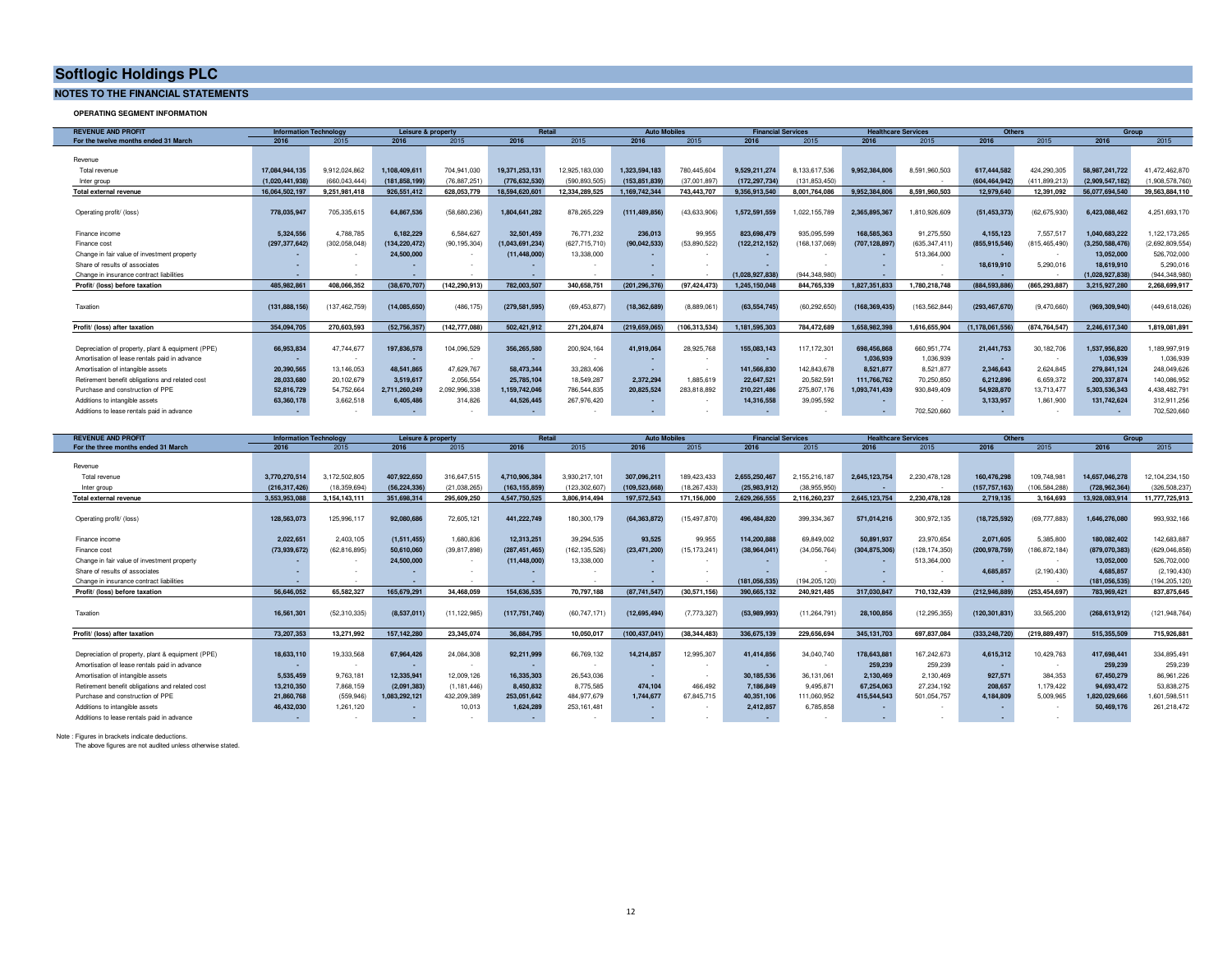**NOTES TO THE FINANCIAL STATEMENTS**

**OPERATING SEGMENT INFORMATION**

|                                                     | <b>Information Technology</b> |               | Leisure        |               | <b>Retail</b>  |                | <b>Auto Mobile</b> |               | <b>Financial Services</b> |                   | <b>Healthcare Services</b> |                | <b>Others</b>              |                | Group           |                 |
|-----------------------------------------------------|-------------------------------|---------------|----------------|---------------|----------------|----------------|--------------------|---------------|---------------------------|-------------------|----------------------------|----------------|----------------------------|----------------|-----------------|-----------------|
| As at 31 March                                      | 2016                          | 2015          | 2016           | 2015          | 2016           | 2015           | 2016               | 2015          | 2016                      | 2015              | 2016                       | 2015           | 2016                       | 2015           | 2016            | 2015            |
|                                                     |                               |               |                |               |                |                |                    |               |                           |                   |                            |                |                            |                |                 |                 |
| Property, plant and equipment                       | 216,147,508                   | 226,953,170   | 8,419,317,467  | 6,278,865,626 | 6,290,347,043  | 4,618,394,111  | 350,026,052        | 377,645,319   | 905,564,682               | 780,512,241       | 12,322,259,328             | 10,823,681,819 | 131,493,112                | 122,259,126    | 28,635,155,192  | 23,228,311,412  |
| Lease rentals paid in advance                       |                               |               |                |               |                |                |                    |               |                           |                   | 853,758,966                | 854,795,905    |                            |                | 853,758,966     | 854,795,905     |
| Investment property                                 | 217,620,000                   | 233,000,000   | 1.991.000.000  | 1.045.292.349 | 83.400.000     | 94.848.000     |                    |               |                           |                   |                            |                | 546,500,000                | 442.641.387    | 2.838.520.000   | 1,815,781,736   |
| Intangible assets                                   | 211,886,943                   | 172,487,509   | 5,808,498      | 356,760       | 369,327,215    | 387,674,115    |                    |               | 86,070,852                | 87,691,123        | ٠                          |                | 2,510,822                  | 1,723,508      | 675,604,330     | 649,933,015     |
| Other non current financial assets                  | 5,587,237                     | 5,023,408     |                |               | 14,161,569     | 7,403,862      |                    |               | 11,833,047,872            | 8,473,811,327     | 407,596,857                | 598,882,418    | 2,500,000                  | 2,528,664      | 12,262,893,535  | 9,087,649,679   |
| Rental receivable on lease assets and hire purchase |                               |               |                |               |                | 126,505,603    |                    |               | 487,804,264               | 1,530,406,410     |                            |                |                            |                | 487.804.264     | 1,656,912,013   |
| Other non current assets                            | 16,578,165                    | 12,706,949    | 8.456.000      | 1.456.000     | 161.586.913    | 172,101,507    | 2.327,169          | 2.327.169     | 143.654.400               | 97,868,006        | 5.333.334                  | 6.333.335      |                            |                | 337.935.981     | 292.792.966     |
| Segment non current assets                          | 667,819,853                   | 650,171,036   | 10,424,581,965 | 7,325,970,735 | 6,918,822,740  | 5,406,927,198  | 352,353,221        | 379,972,488   | 13,456,142,070            | 10,970,289,107    | 13,588,948,485             | 12,283,693,477 | 683,003,934                | 569,152,685    | 46,091,672,268  | 37,586,176,726  |
|                                                     |                               |               |                |               |                |                |                    |               |                           |                   |                            |                |                            |                |                 |                 |
| Investments in associates                           |                               |               |                |               |                |                |                    |               |                           |                   |                            |                |                            |                | 30.086.712      | 26,216,105      |
| Goodwill                                            |                               |               |                |               |                |                |                    |               |                           |                   |                            |                |                            |                | 4,115,823,525   | 4,115,823,525   |
|                                                     |                               |               |                |               |                |                |                    |               |                           |                   |                            |                |                            |                |                 |                 |
| Intangible assets through business combinatinos     |                               |               |                |               |                |                |                    |               |                           |                   |                            |                |                            |                | 3,909,507,339   | 4,091,247,335   |
| Deferred tax assets                                 |                               |               |                |               |                |                |                    |               |                           |                   |                            |                |                            |                | 240,193,891     | 318,527,576     |
| Eliminations/ adjustment                            |                               |               |                |               |                |                |                    |               |                           |                   |                            |                |                            |                | 10,355,687      | 1,972,707,028   |
| Total non current assets                            | 667.819.853                   | 650.171.036   | 10.424.581.965 | 7,325,970,735 | 6.918.822.740  | 5.406.927.198  | 352.353.221        | 379,972,488   | 13,456,142,070            | 10,970,289,107    | 13,588,948,485             | 12.283.693.477 | 683,003,934                |                | 54,397,639,422  | 48,110,698,295  |
|                                                     |                               |               |                |               |                |                |                    |               |                           |                   |                            |                |                            |                |                 |                 |
| Inventories                                         | 1,444,444,564                 | 1,357,795,215 | 20,890,866     | 18,730,434    | 5,380,141,463  | 4,831,209,253  | 684,940,406        | 437,289,869   | 529,887,709               | 643,475,335       | 443,864,014                | 381,062,739    |                            |                | 8,504,169,022   | 7,669,562,845   |
| Investment property held for sale                   |                               |               |                |               |                |                |                    |               |                           |                   |                            | 2,698,000,000  |                            |                |                 | 2,698,000,000   |
| Trade and other receivables                         | 2.642.515.836                 | 1.893.274.480 | 139,479,643    | 163.100.663   | 4.811.106.175  | 3.182.598.483  | 29.110.895         | 135,578,478   | 1.084.172.382             | 835,695,086       | 382.232.969                | 300.561.558    | 11.025.403                 | 111.994.358    | 9.099.643.303   | 6,622,803,106   |
| Loans and advances                                  |                               |               |                |               |                |                |                    |               | 10.442.982.998            | 5,524,162,085     |                            |                |                            |                | 10.442.982.998  | 5,524,162,085   |
| Rental receivable on lease assets and hire purchase | $\sim$                        |               | ×.             |               |                |                |                    | $\mathbf{r}$  | 1,097,811,795             | 4,894,385,167     | $\overline{\phantom{a}}$   |                |                            |                | 1,097,811,795   | 4,894,385,167   |
| Other current assets                                | 659,208,867                   | 347,502,003   | 187,775,272    | 128,769.657   | 1.231.946.462  | 1.237.152.558  | 124.884.841        | 215.829.612   | 918,418,532               | 1,438,401,554     | 581.884.350                | 375.083.931    | 45.301.292                 | 17,357,893     | 3.749.419.616   | 3,760,097,208   |
| Short term investments                              | 13,187,687                    | 273,773,507   | 315,221        | 332,460       | 31,765,057     | 124,778,113    | 1,500,000          | 1,500,000     | 3,650,994,858             | 4,628,754,611     |                            | 1,031,151,896  | 781,856,620                | 2,332,150,565  | 4,479,619,443   | 8,392,441,152   |
| Cash in hand and at bank                            | 414,123,629                   | 299,506,237   | 275,907,504    | 131,561,486   | 687,944,914    | 326,103,928    | 15,772,328         | 17,335,786    | 716,522,755               | 887,298,353       | 903,990,819                | 218,238,185    |                            | 46,681,847     | 3,122,739,522   | 1,926,725,822   |
| <b>Segment current assets</b>                       | 5,173,480,583                 | 4,171,851,442 | 624,368,506    | 442,494,700   | 12,142,904,071 | 9,701,842,335  | 856,208,470        | 807,533,745   | 18,440,791,029            | 18,852,172,191    | 2,311,972,152              | 5,004,098,309  | 108,477,573<br>946,660,888 | 2,508,184,663  | 40,496,385,699  | 41.488.177.385  |
|                                                     |                               |               |                |               |                |                |                    |               |                           |                   |                            |                |                            |                |                 |                 |
|                                                     |                               |               |                |               |                |                |                    |               |                           |                   |                            |                |                            |                |                 |                 |
| Amounts due from related parties                    |                               |               |                |               |                |                |                    |               |                           |                   |                            |                |                            |                | 976,859         | 572,053         |
| <b>Total current assets</b>                         | 5,173,480,583                 | 4,171,851,442 | 624,368,506    | 442,494,700   | 12,142,904,071 | 9,701,842,335  | 856,208,470        | 807,533,745   | 18,440,791,029            | 18,852,172,191    | 2,311,972,152              | 5,004,098,309  | 946,660,888                | 2,508,184,663  | 40,497,362,558  | 41,488,749,438  |
|                                                     |                               |               |                |               |                |                |                    |               |                           |                   |                            |                |                            |                | 94.895.001.980  |                 |
| <b>Total assets</b>                                 |                               |               |                |               |                |                |                    |               |                           |                   |                            |                |                            |                |                 | 89.599.447.733  |
|                                                     |                               |               |                |               |                |                |                    |               |                           |                   |                            |                |                            |                |                 |                 |
| Insurance contract liabilities                      |                               |               |                |               |                |                |                    |               | 6,158,200,177             | 5,129,272,339     |                            |                |                            |                | 6,158,200,177   | 5,129,272,339   |
| Interest bearing borrowings                         | 38,000,000                    | 103,404,274   | 5,090,200,766  | 3,211,708,823 | 2,292,291,317  | 4,313,107,439  | 109,047,981        | 143,009,930   | 2,880,841,601             | 2,448,174,951     | 6,219,968,215              | 7,067,100,816  | 4,533,628,352              | 5,767,785,191  | 21,163,978,232  | 23,054,291,424  |
| Public deposits                                     | $\sim$                        |               |                |               |                |                |                    |               | 1.521.942.995             | 2,214,295,787     |                            |                |                            |                | 1.521.942.995   | 2,214,295,787   |
| Employee benefit liabilities                        | 97,405,766                    | 95,782,724    | 9,759,733      | 9,134,018     | 96,179,191     | 99,296,869     | 4,087,620          | 4,142,559     | 84,774,084                | 71,639,427        | 350,865,542                | 344,721,139    | 43,867,549                 | 31,208,809     | 686,939,485     | 655,925,545     |
| Other deferred liabilities                          | 1,277,155                     | 1,065,277     |                |               | 791,658        | 1,979,156      |                    |               |                           |                   |                            |                |                            |                | 2,068,813       | 3,044,433       |
| Other non current financial liabilities             | 28.732.581                    | 25.450.268    |                |               |                |                |                    |               |                           | 6.260.352         |                            |                |                            |                | 28.732.581      | 31,710,620      |
| Segment non current liabilities                     | 165,415,502                   | 225,702,543   | 5,099,960,499  | 3,220,842,841 | 2,389,262,166  | 4,414,383,464  | 113,135,601        | 147,152,489   | 10,645,758,857            | 9,869,642,856     | 6,570,833,757              | 7,411,821,955  | 4,577,495,901              | 5,798,994,000  | 29,561,862,283  | 31,088,540,148  |
|                                                     |                               |               |                |               |                |                |                    |               |                           |                   |                            |                |                            |                |                 |                 |
| Deferred tax liabilities                            |                               |               |                |               |                |                |                    |               |                           |                   |                            |                |                            |                | 325,198,905     | 314,257,283     |
| Eliminations/ adjustment                            |                               |               |                |               |                |                |                    |               |                           |                   |                            |                |                            |                |                 | (210,000,002    |
| <b>Total non current liabilities</b>                | 165,415,502                   | 225,702,543   | 5,099,960,499  | 3,220,842,841 | 2,389,262,166  | 4,414,383,464  | 113,135,601        | 147,152,489   | 10,645,758,857            | 9,869,642,856     | 6,570,833,757              | 7,411,821,955  | 4,577,495,901              | 5,798,994,000  | 29,887,061,188  | 31.192.797.429  |
|                                                     |                               |               |                |               |                |                |                    |               |                           |                   |                            |                |                            |                |                 |                 |
| Trade and other payables                            | 2,041,655,645                 | 1,507,752,162 | 343,083,465    | 201,077,037   | 2,193,869,094  | 2,035,910,916  | 11,596,704         | 273,945,919   | 2,507,270,360             | 2,360,310,618     | 1,078,980,783              | 632,777,866    | 35,631,146                 | 30,065,595     | 8,212,087,197   | 7,041,840,113   |
|                                                     |                               |               |                |               |                |                |                    |               |                           |                   |                            |                |                            |                |                 |                 |
| Short term borrowings                               | 2,557,581,098                 | 2,947,855,009 | 27,273,303     |               | 6,983,382,554  | 5,516,758,202  | 360,071,339        | 277,919,687   | 1,192,011,729             | 3,199,590,318     |                            |                | 6,727,193,704              | 4,191,598,768  | 17,847,513,727  | 16,133,721,984  |
| Current portion of interest bearing borrowings      | 69,457,174                    | 95,757,208    | 396,121,561    | 194,143,391   | 2,766,364,891  | 418,579,581    | 28,492,884         | 28,977,351    | 1,044,743,835             | 492,471,999       | 935, 157, 847              | 1,076,324,813  | 2,354,816,617              | 2,368,998,068  | 7,595,154,809   | 4,675,252,411   |
| Other current financial liabilities                 |                               |               |                |               |                |                |                    |               | 9.356.707                 |                   |                            |                |                            |                | 9.356.707       |                 |
| Other current liabilities                           | 370,628,638                   | 296,889,800   | 12,909,571     | 77,916,408    | 247,632,528    | 207,006,468    | 27,838,304         | 5,609,903     | 406,649,427               | 378,186,433       | 136, 108, 132              | 1,341,102,283  | 15,811,823                 | 24,180,491     | 1,217,578,423   | 2,330,891,786   |
| Public deposits                                     |                               |               |                |               |                |                |                    |               | 12,167,907,949            | 9,838,760,403     | ٠                          |                |                            |                | 12,167,907,949  | 9,838,760,403   |
| Bank overdrafts                                     | 91.035.250                    | 70.521.669    | 49.064.591     | 31,895,624    | 844,501,345    | 311.887.092    | 45.629.473         | 27.658.863    | 1.334.268.495             | 876.193.386       | 809.535.947                | 256.724.918    | 241.392.994                | 83.120.084     | 3.415.428.095   | 1.658.001.636   |
| <b>Segment current liabilities</b>                  | 5,130,357,805                 | 4,918,775,848 | 828,452,491    | 505,032,460   | 13,035,750,412 | 8,490,142,259  | 473,628,704        | 614,111,723   | 18,662,208,502            | 17, 145, 513, 157 | 2,959,782,709              | 3,306,929,880  | 9,374,846,284              | 6,697,963,006  | 50,465,026,907  | 41,678,468,333  |
|                                                     |                               |               |                |               |                |                |                    |               |                           |                   |                            |                |                            |                |                 |                 |
| Income tax liabilities                              |                               |               |                |               |                |                |                    |               |                           |                   |                            |                |                            |                | 585,305,739     | 322,656,391     |
| Amounts due to related parties                      |                               |               |                |               |                |                |                    |               |                           |                   |                            |                |                            |                | 17,339,959      | 15,970,784      |
| Eliminations/ adjustment                            |                               |               |                |               |                |                |                    |               |                           |                   |                            |                |                            |                | (3,422,501,184) | (1.404.833.105) |
| <b>Total current liabilities</b>                    | 5,130,357,805                 | 4,918,775,848 | 828,452,491    | 505,032,460   | 13,035,750,412 | 8,490,142,259  | 473,628,704        | 614, 111, 723 | 18,662,208,502            | 17, 145, 513, 157 | 2,959,782,709              | 3,306,929,880  | 9,374,846,284              | 6,697,963,006  | 47,645,171,421  | 40,612,262,403  |
|                                                     |                               |               |                |               |                |                |                    |               |                           |                   |                            |                |                            |                |                 |                 |
| <b>Total liabilities</b>                            |                               |               |                |               |                |                |                    |               |                           |                   |                            |                |                            |                | 77.532.232.609  | 71.805.059.832  |
|                                                     |                               |               |                |               |                |                |                    |               |                           |                   |                            |                |                            |                |                 |                 |
|                                                     |                               |               |                |               |                |                |                    |               |                           |                   |                            |                |                            |                |                 |                 |
| Total segment assets                                | 5,841,300,436                 | 4,822,022,478 | 11,048,950,471 | 7,768,465,435 | 19,061,726,811 | 15,108,769,533 | 1,208,561,691      | 1,187,506,233 | 31,896,933,099            | 29,822,461,298    | 15.900.920.637             | 17,287,791,786 | 1.629.664.822              | 3,077,337,348  | 86,588,057,967  | 79,074,354,111  |
| Total segment liabilities                           | 5,295,773,307                 | 5,144,478,391 | 5,928,412,990  | 3,725,875,301 | 15,425,012,578 | 12,904,525,723 | 586,764,305        | 761,264,212   | 29,307,967,359            | 27,015,156,013    | 9,530,616,466              | 10,718,751,835 | 13,952,342,185             | 12,496,957,006 | 80.026.889.190  | 72,767,008,481  |

Note : Figures in brackets indicate deductions.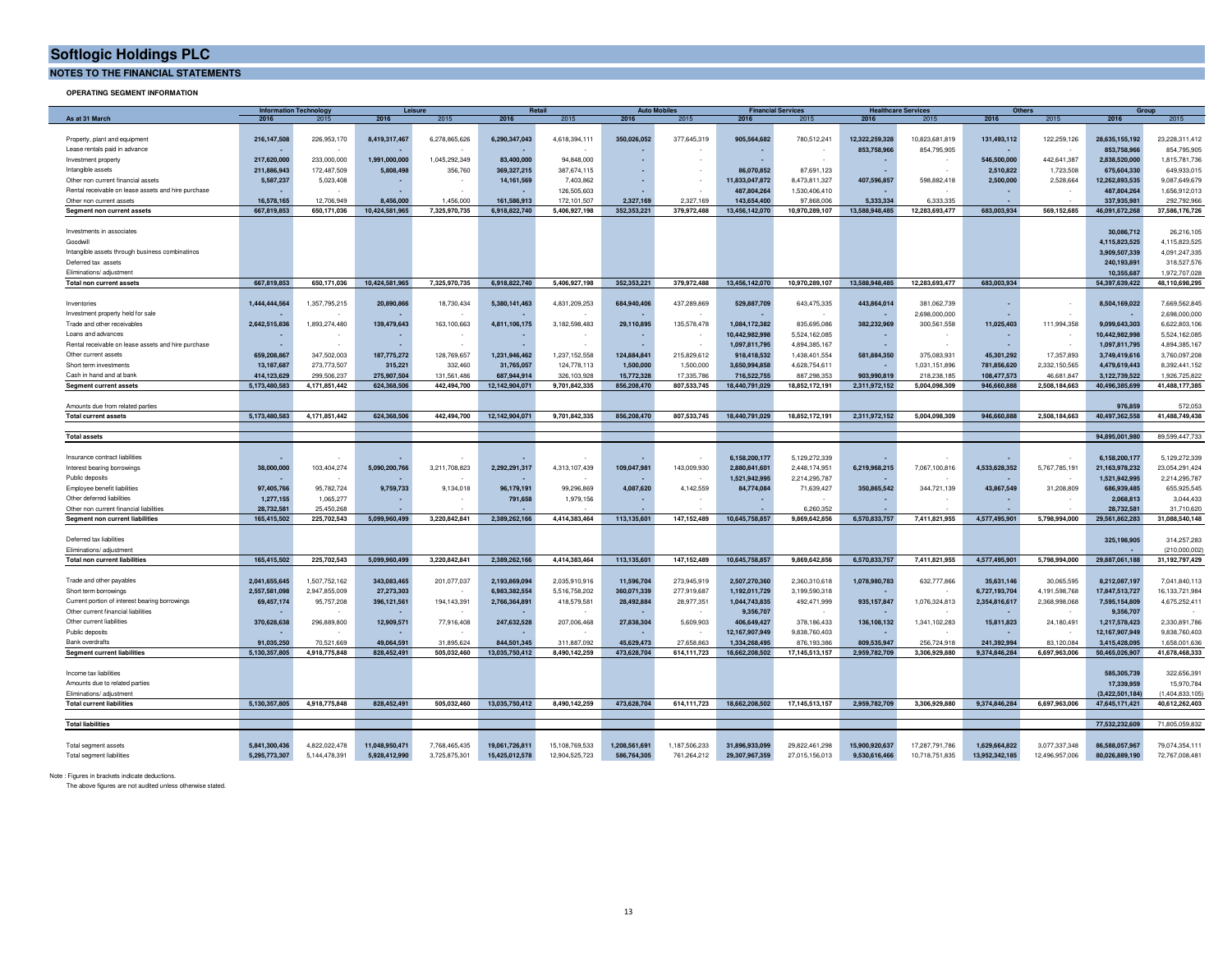#### **NOTES TO THE FINANCIAL STATEMENTS**

#### **1. CORPORATE INFORMATION**

Softlogic Holdings PLC, is a public limited company incorporated and domiciled in Sri Lanka and listed on the Colombo Stock Exchange.

The interim financial statements of the Group and the Company for the twelve months ended 31 March 2016 were authorised for issue by the Board of directors on 31 May 2016.

#### **2. BASIS OF PREPARATION**

The interim condensed financial statements have been prepared in compliance with Sri Lanka Accounting Standard LKAS 34 - Interim Financial Reporting. These interim condensed financial statements should be read in conjunction with the annual financial statements for the year ended 31 March 2015.

The presentation and classification of the financial statements of the previous period have been amended, where relevant, for better presentation and to be comparable with those of the current period.

The interim financial statements are presented in Sri Lankan Rupees.

#### **3. CHANGE IN LIFE INSURANCE CONTRACT LIABILITIES**

The results of Asian Alliance Insurance PLC's life business segment is consolidated line by line into the Group's consolidated income statement. The change in life insurance contract liabilities represents the difference between all income and expenditure attributable to life policy holders during the period.

#### **4. SHARE INFORMATION**

#### **4.1 Public Share Holdings**

The percentage of shares held by the public as at 31 March 2016 was 28.27% (number of public shareholders - 13,601)

#### **4.2 Directors' Share Holdings**

The number of shares held by the Board of directors are as follows:

| As at                                       | 31-03-2016  |
|---------------------------------------------|-------------|
| A K Pathirage - Chairman/ Managing Director | 364,715,322 |
| G W D H U Gunawardena                       | 57,527,300  |
| R J Perera                                  | 60,836,700  |
| H K Kaimal                                  | 64,870,800  |
| M P R Rasool                                | <b>Nil</b>  |
| Dr S Selliah                                | 2,000,000   |
| W M P L De Alwis, PC                        | <b>Nil</b>  |
| G L H Premaratne                            | <b>Nil</b>  |
| R A Ebell                                   | <b>Nil</b>  |
|                                             | 549,950,122 |
|                                             |             |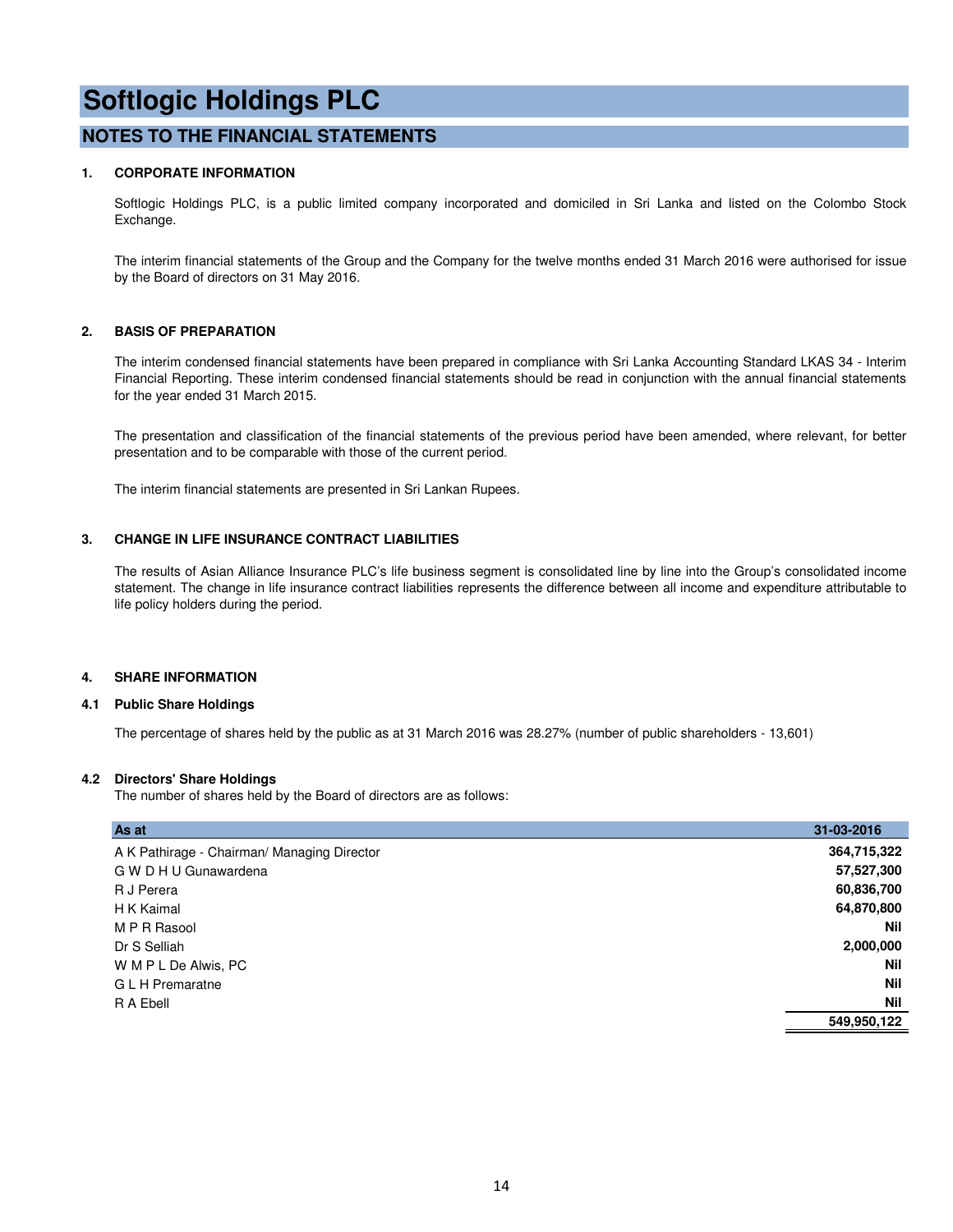### **NOTES TO THE FINANCIAL STATEMENTS**

#### **4.3 Twenty Largest Shareholders of the Company are as follows:**

|    | As at                                                   | <b>Number of</b><br>shares<br>31-03-2016 | %     |
|----|---------------------------------------------------------|------------------------------------------|-------|
| 1  | Mr. A K Pthirage                                        | 325,765,322                              | 41.82 |
| 2  | Mr. H K Kaimal                                          | 64,870,800                               | 8.33  |
| 3  | Mr. R J Perera                                          | 60,836,700                               | 7.81  |
| 4  | Mr. G W D H U Gunawardena                               | 57,527,300                               | 7.38  |
| 5  | Pemberton Asian Opportunities Fund                      | 46,000,000                               | 5.91  |
| 6  | Commercial Bank of Ceylon PLC/ A K Pathirage            | 38,950,000                               | 5.00  |
| 7  | Rubber Investment Trust Ltd - A/C #01                   | 7,801,117                                | 1.00  |
| 8  | <b>Employees Provident Fund</b>                         | 7,230,500                                | 0.93  |
| 9  | Asian Alliance Insurance PLC - A/C #02 (Life Fund)      | 4,591,702                                | 0.59  |
| 10 | Bank of Ceylon A/C Ceybank Unit Trust                   | 4,322,784                                | 0.55  |
| 11 | Mrs. A Selliah                                          | 4,236,000                                | 0.54  |
| 12 | Deutsche Bank AG As Trustee for Namal Acuity Value Fund | 3,996,497                                | 0.51  |
| 13 | Arunodhaya Investments (Pvt) Ltd                        | 3,950,000                                | 0.51  |
| 14 | Arunodhaya Industries (Pvt) Ltd                         | 3,950,000                                | 0.51  |
| 15 | Arunodhaya (Pvt) Ltd                                    | 3,950,000                                | 0.51  |
| 16 | Miss. S Subramaniam                                     | 3,800,000                                | 0.49  |
| 17 | Mr. V Kailasapillai                                     | 3,800,000                                | 0.49  |
| 18 | Mrs. A Kailasapillai                                    | 3,800,000                                | 0.49  |
| 19 | Ceylon Investment PLC - A/C #01                         | 3,671,578                                | 0.47  |
| 20 | Mr. K Aravinthan                                        | 3,500,000                                | 0.45  |

#### **5. STATED CAPITAL MOVEMENTS**

#### **5.1 No of shares**

|                     | No of shares |
|---------------------|--------------|
| As at 01 April 2015 | 779,000,000  |
| As at 31 March 2016 | 779,000,000  |

#### **5.2 Value of shares**

|                     | нэ            |
|---------------------|---------------|
| As at 01 April 2015 | 5,089,000,000 |
| As at 31 March 2016 | 5,089,000,000 |

#### **6. INVESTOR INFORMATION**

| 6.1 | <b>Market Value of Shares</b>                                                   | 31-03-2016  |
|-----|---------------------------------------------------------------------------------|-------------|
|     | The market value of an ordinary share of Softlogic Holdings PLC was as follows. |             |
|     | Closing price on (Rs.)                                                          | 13.30       |
|     | Highest price recorded for the three months ending (Rs.)                        | 15.70       |
|     | Lowest price recorded for the three months ending (Rs.)                         | 12.30       |
|     | Market Capitalisation (Rs. mn)                                                  | 10,360.70   |
| 6.2 | <b>Ratios</b>                                                                   |             |
|     | Net assets per share at the period end (Rs.)                                    | 11.56       |
| 6.3 | Share Trading information from 01 January 2016 to 31 March 2016                 |             |
|     | Number of shares traded                                                         | 7,547,937   |
|     | Value of shares traded (Rs.)                                                    | 105,362,875 |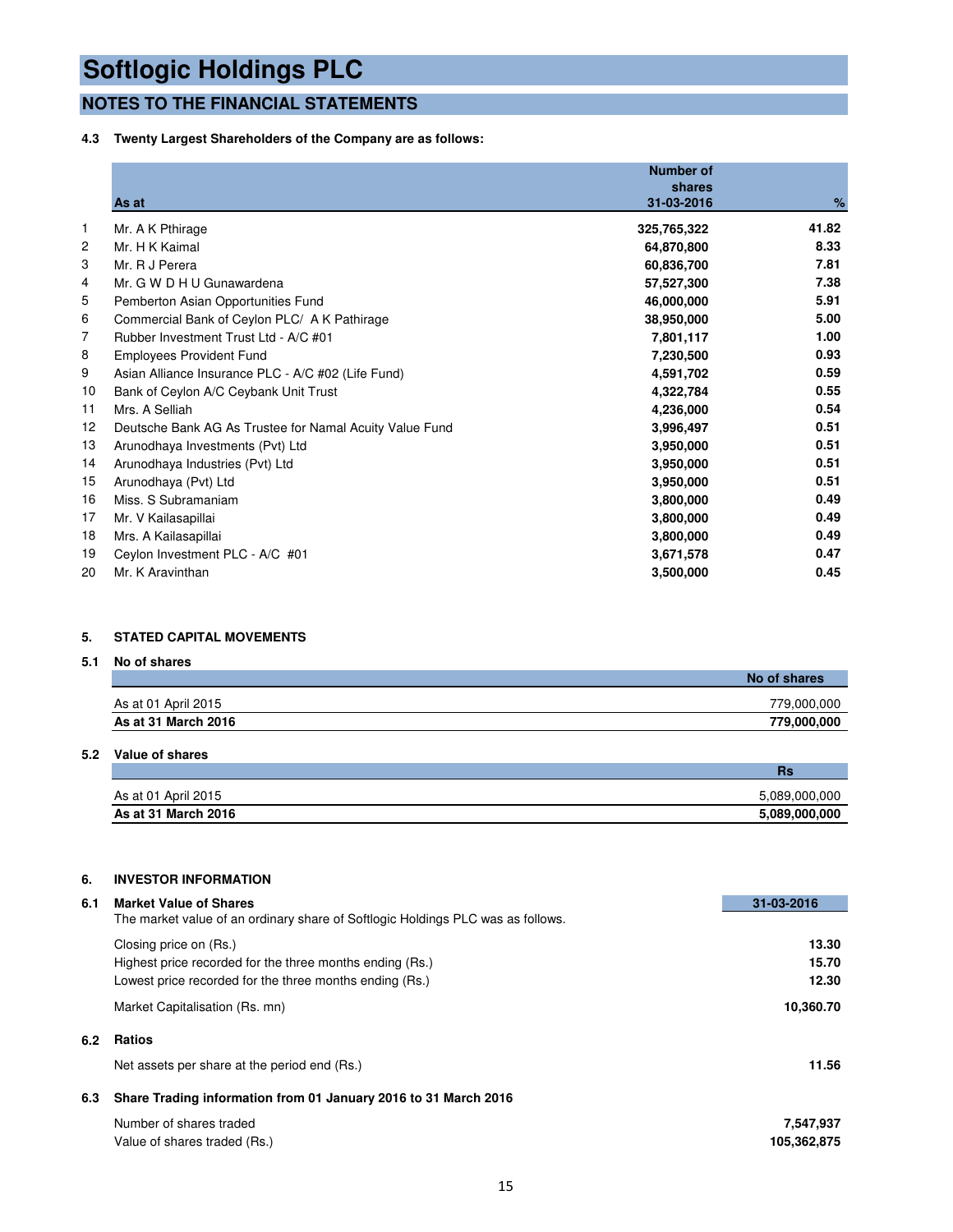#### **NOTES TO THE FINANCIAL STATEMENTS**

#### **7. LISTED DEBENTURES**

#### **7.1** Details regarding the listed debentures are as follows;

10,000,000 rated unsecured redeemable debentures at the face value of Rs. 100.00 each with an annual effective interest rate of 16.70% were issued on 09 September 2013 which will be matured on 09 September 2016.

Interest rate of comparable Government Securities as at 31 March, 2016 - 9.29% (net of tax)

|     | 7.2 Ratios                                                          | 31-03-2016 |
|-----|---------------------------------------------------------------------|------------|
|     | Debt/ equity ratio                                                  | 2.70       |
|     | Quick asset ratio                                                   | 1.80       |
|     | Interest cover                                                      | 3.70       |
| 7.3 | Debenture Trading information from 01 January 2016 to 31 March 2016 | 31-03-2016 |
|     | Closing price on                                                    | N/A        |
|     | Highest price recorded for the three months ending                  | N/A        |
|     | Lowest price recorded for the three months ending                   | N/A        |
|     | Interest Yield                                                      | N/A        |
|     | Year to maturity of trade                                           | N/A        |

Debentures were not traded during the period from 01 January 2016 to 31 March 2016.

#### **8. CONTINGENCIES**

#### **CONTINGENT LIABILITIES**

There were no significant contingent liabilities as at the date of the statement of financial position other than those disclosed below, which require adjustments to or disclosures in the financial statements.

#### **8.1 Softlogic Holdings PLC**

Softlogic Holdings PLC received an income tax assessments from The Department of Inland Revenue for the years of assessment 2009/10 and 2010/11. The company has lodged an appealed against the said assessment and The Department of Inland Revenue has issued their determination. The Management and the tax consultants has submitted an appeal to the Tax Appeal Commission on that determination.

Based on the information available and the advice of the tax consultants, the Directors are confident that the ultimate resolution of the above contingency is unlikely to have a material adverse effect on the company or on the group.

#### **8.2 Asian Alliance Insurance PLC**

VAT Assessments were received by Asian Alliance Insurance PLC in October 2011 and April 2013 in relation to taxable periods ended 31 December 2009 and 31 December 2010 amounting to Rs. 9.60 mn and Rs. 52.30 mn respectively.

The Company has filed an appeal in November 2011 on the basis that the underlying computation includes items which are exempt /out of scope of the Value Added Tax Act. The Commissioner General of Inland Revenue has determined the assessment and the Company has appealed to the Tax Appeals Commission and awaiting the final decision.

Based on the information available and the advice of the tax consultants, the Directors are confident that the ultimate resolution of the above contingency is unlikely to have a material adverse effect on the company or on the group.

#### **8.3 Odel PLC**

Odel PLC received an income tax assessment from The Department of Inland Revenue for the year of assessment 2009/10 amounting to Rs. 16.02 mn.

The company has lodged appeal against the said assessment and The Department of Inland Revenue has issued their determination. The Management and the tax consultants have submitted appeal to the Tax Appeal Commission on that determination.

Based on the information available and the advice of the tax consultants, the Directors are confident that the ultimate resolution of the above contingencies is unlikely to have a material adverse effect on the respective companies or on the group.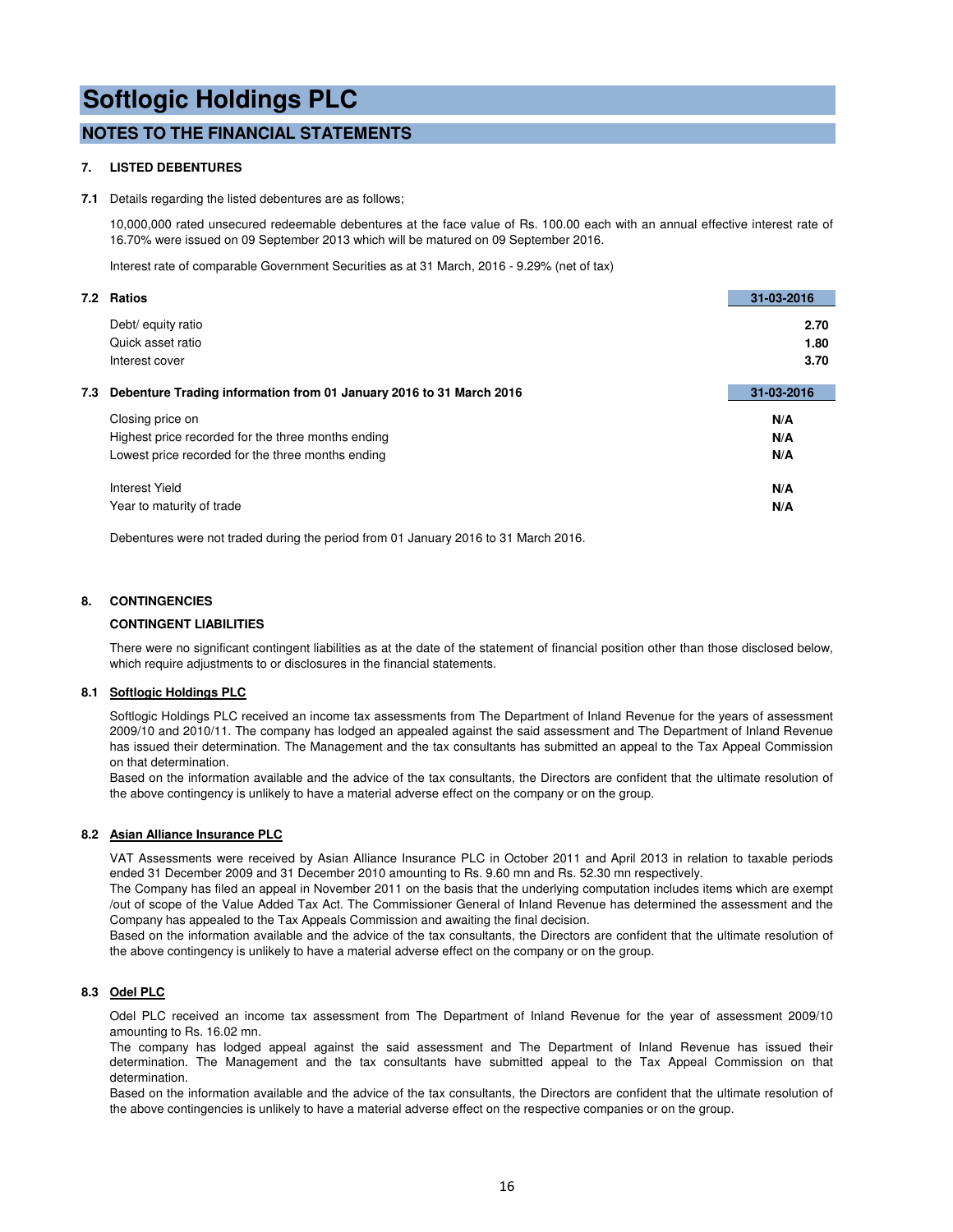#### **NOTES TO THE FINANCIAL STATEMENTS**

### **8. CONTINGENCIES (cont…….)**

#### **CONTINGENT LIABILITIES**

#### **8.4 Odel Properties (Pvt) Ltd**

Odel Properties (Pvt) Ltd received an income tax assessments from The Department of Inland Revenue for the years of assessment 2011/12 and 2012/13 amounting to Rs. 10.50 mn. The company has lodged appeals against the said assessments.

Based on the information available and the advice of the tax consultants, the Directors are confident that the ultimate resolution of the above contingencies is unlikely to have a material adverse effect on the respective companies or on the group.

#### **9. CAPITAL COMMITMENTS**

As at 31 March 2016, the group had capital commitments contracted but not provided in the financial statements amounting to Rs. 6,158 mn (31 March 2015 - 4,568 mn).

#### **10. EVENTS AFTER THE REPORTING PERIOD**

There were no significant events subsequent to the date of the statement of financial position, which require disclosure in the financial statements other than the following.

#### **10.1 Dividend Announcement - Softlogic Holdings PLC**

The directors of Softlogic Holdings PLC declared a final dividend of Rs. 0.50 per share for the financial year ended 31 March 2016.

As required by section 56 (2) of the companies Act No. 07 of 2007, the board of directors has confirmed that the company satisfies the solvency test in accordance with section 57 of the companies Act No. 07 of 2007.

#### **10.2 Dividend Announcement - Asiri Hospital Holdings PLC**

The directors of Asiri Hospital Holdings PLC, a subsidiary of Softlogic Holdings PLC declared an interim dividend of Rs. 0.45 per share for the financial year ended 31 March 2016.

As required by section 56 (2) of the companies Act No. 07 of 2007, the board of directors has confirmed that the company satisfies the solvency test in accordance with section 57 of the companies Act No. 07 of 2007, and has obtained a certificate of solvency from the auditors to this effect.

#### **10.3 Dividend Announcement - Asiri Surgical Hospital PLC**

The directors of Asiri Surgical Hospital PLC, a subsidiary of Softlogic Holdings PLC declared an interim dividend of Rs. 0.40 per share for the financial year ended 31 March 2016.

As required by section 56 (2) of the companies Act No. 07 of 2007, the board of directors has confirmed that the company satisfies the solvency test in accordance with section 57 of the companies Act No. 07 of 2007, and has obtained a certificate of solvency from the auditors to this effect.

#### **10.4 Investment in Asiri Hospital Holdings PLC by Softlogic Holdings PLC**

Softlogic Holdings PLC purchased 19,983,030 and 28,595,244 shares held by Softlogic Information Technologies (Pvt) Ltd and Softlogic International (Pvt) Ltd respectively in Asiri Hospital Holdings PLC on 01 April 2016 for a total consideration of Rs. 1,165,878,576.00. Immediately after the acqusition, the direct controlling stake of the entity increased to 50.37% from 46.10%.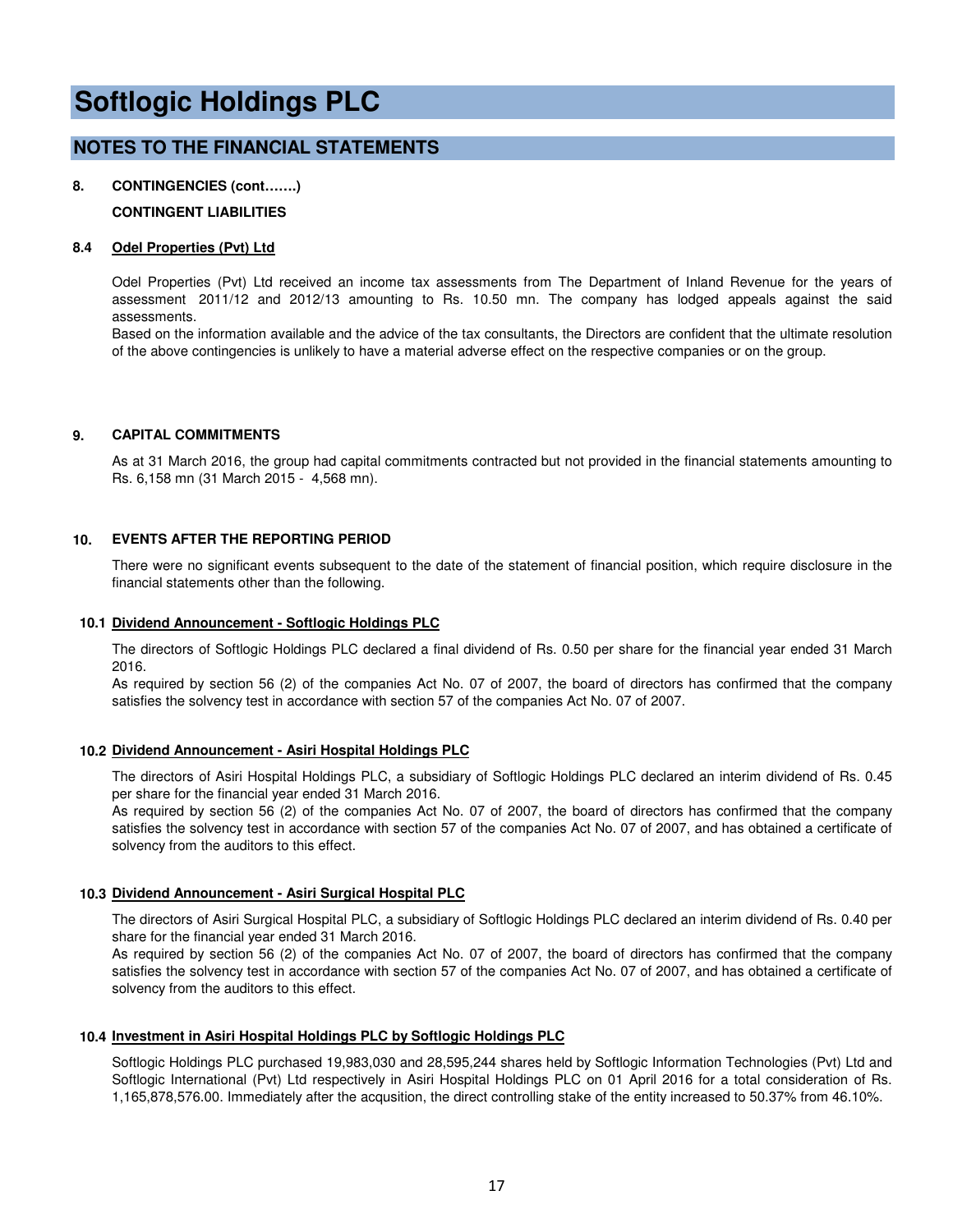### **NOTES TO THE FINANCIAL STATEMENTS**

#### **11. RELATED PARTY TRANSACTIONS**

#### **11.1 Transactions with related parties**

|                                                  |                                                | <b>Group</b>                                 | Company                                        |                                              |  |  |
|--------------------------------------------------|------------------------------------------------|----------------------------------------------|------------------------------------------------|----------------------------------------------|--|--|
| In Rs.                                           | <b>Unaudited</b><br>12 months to<br>31-03-2016 | <b>Audited</b><br>12 months to<br>31-03-2015 | <b>Unaudited</b><br>12 months to<br>31-03-2016 | <b>Audited</b><br>12 months to<br>31-03-2015 |  |  |
| <b>Subsidiaries</b>                              |                                                |                                              |                                                |                                              |  |  |
| (Purchases) / sales of goods                     | ٠                                              | ÷.                                           | (34, 321, 202)                                 | 19,841,281                                   |  |  |
| (Receiving) / rendering of services              |                                                | ÷,                                           | 530,978,944                                    | 378,449,744                                  |  |  |
| (Purchases) / sale of property plant & equipment | ٠                                              | $\overline{\phantom{a}}$                     | (7, 173, 245)                                  | (3,512,615)                                  |  |  |
| Loans given / (obtained)                         | $\blacksquare$                                 | ÷,                                           | 2,182,195,397                                  | 132,223,001                                  |  |  |
| Interest received / (paid)                       | ٠                                              | ÷,                                           | 218,721,935                                    | 76,146,109                                   |  |  |
| Rent received / (paid)                           |                                                | ÷.                                           | 48,549,727                                     | 22,477,477                                   |  |  |
| Dividend received                                |                                                |                                              | 1,161,729,733                                  | 960, 371, 765                                |  |  |
| Guarantee charges received                       | ٠                                              | ÷,                                           | 125,233,016                                    | 77,702,041                                   |  |  |
| Profit on disposal of group investments          |                                                |                                              | 700,929,730                                    |                                              |  |  |
| Guarantees given / (obtained)                    | $\blacksquare$                                 | $\omega$                                     | 20,187,600,000                                 | 9,525,800,000                                |  |  |
|                                                  |                                                |                                              |                                                |                                              |  |  |
| <b>Associates</b>                                |                                                |                                              |                                                |                                              |  |  |
| (Purchases) / sale of property plant & equipment | 9,875,514                                      | 2,851,064                                    |                                                |                                              |  |  |
| (Receiving) / rendering of services              | 5,508,902                                      | 6,308,272                                    | 12,557,137                                     | 12,251,592                                   |  |  |
| Dividend received                                |                                                |                                              | 8,098,200                                      | 900,000                                      |  |  |
|                                                  |                                                |                                              |                                                |                                              |  |  |
| Key management personnel (KMP)                   |                                                |                                              |                                                |                                              |  |  |
| Loans given/ (received)                          | (12, 281, 135)                                 | (11, 438, 933)                               | (1,992,157)                                    | (1,992,157)                                  |  |  |
| Guarantees given / (obtained)                    | (940,000,000)                                  | (1,361,000,000)                              | (100,000,000)                                  | (130,000,000)                                |  |  |
| Loans given/ (deposits received)                 | (77, 117, 364)                                 | (44, 212, 192)                               | ٠                                              |                                              |  |  |
|                                                  |                                                |                                              |                                                |                                              |  |  |
| <b>Close family members of KMP</b>               |                                                |                                              |                                                |                                              |  |  |
| (Receiving) / rendering of services              |                                                |                                              |                                                |                                              |  |  |

#### **11.2 Terms and conditions of transactions with related parties**

Transactions with related parties are carried out in the ordinary course of the business. Outstanding current account balances at year end are unsecured, interest free and settlement occurs in cash. Interest bearing borrowings are at pre-determined interest rates and terms.